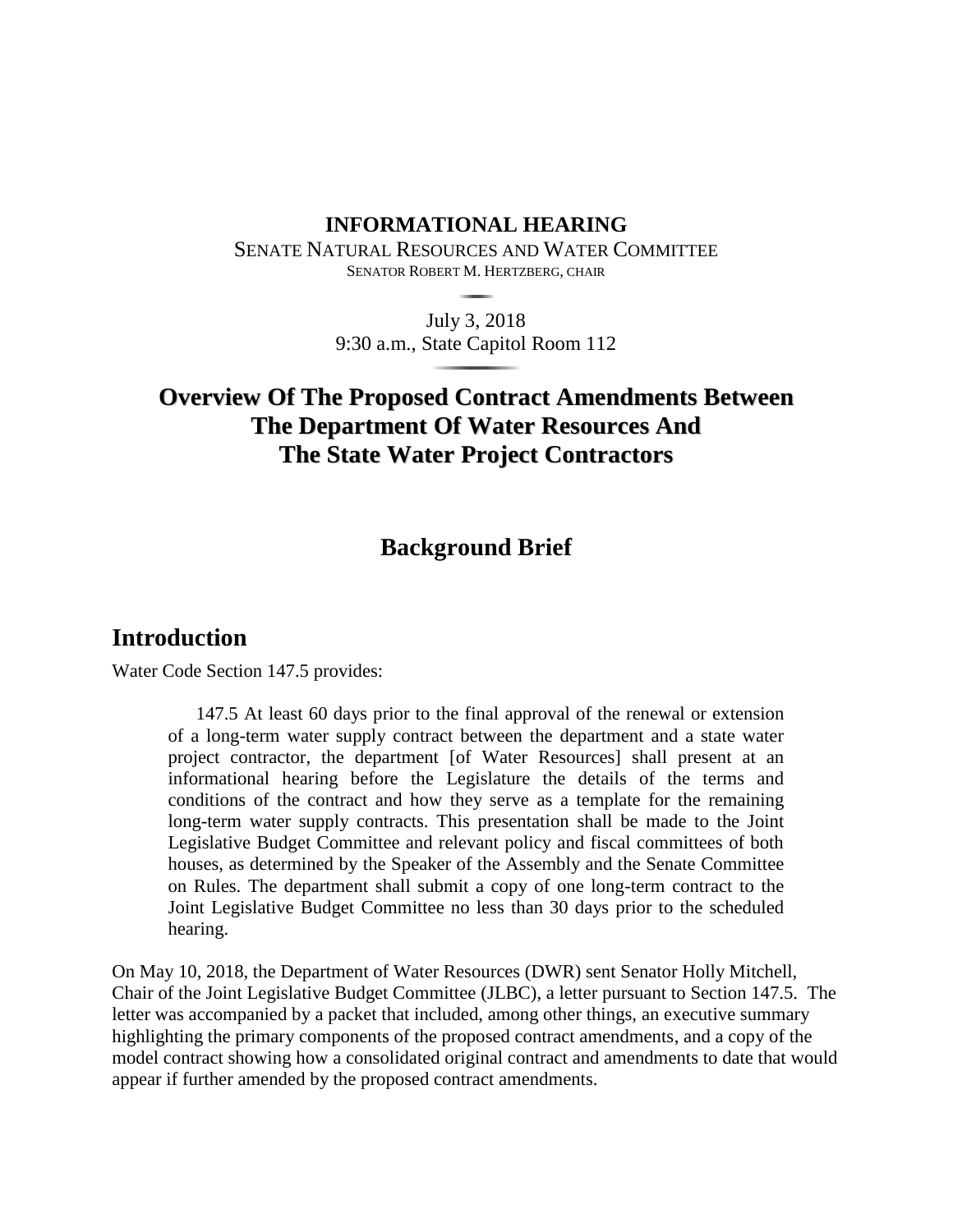## *Purpose Of This Hearing*

This hearing is not the hearing called for in Section 147.5. It is an informational hearing intended to identify and explore the state water policy implications of the proposed contract amendments. The hope is that this hearing will provide the JLBC a framework within which to further explore the proposed contract amendments in their future hearing pursuant to Section 147.5.

# *Purpose Of This Background*

The State Water Project (SWP) contracts are complex, have a long history, and amendments to the contracts have at times been controversial and subject to extended litigation. The purpose of this background is to:

- Provide a brief history of the development of the SWP contracts;
- Describe the purpose and contents of the SWP contracts;
- Briefly describe the development, adoption, and aftermath of the amendments associated with the "Monterey Agreement;"
- Identify both current and persistent issues with the SWP contracts; and
- Identify questions that the members my wish to explore.

# **Brief History Of The Development Of SWP Contracts\***

While the SWP has its roots in the State Water Resources Act of 1945 (Stat. 1945, Ch. 1514), the real action began with the passage of the Burns Porter Act in 1959 (Stat. 1959, Ch. 1762).<sup>†</sup> The Act authorized the issuance of \$1.75 billion in general obligation bonds, subject to a vote of the people at the November 1960 general election. According to the Act:

The object of this [Act] is to provide funds to assist in the construction of a State Water Resources Development System for the State of California. Said system shall be comprised of the State Water Facilities as defined in Section 12934(d) hereof and such additional facilities as may now or hereafter be authorized by the Legislature as a part of (1) the Central Valley Project or (2) the California Water Plan, and including such other additional facilities as the department deems necessary and desirable to meet local needs, including, but not restricted to, flood control, and to augment the supplies of water in the Sacramento-San Joaquin Delta and for which funds are appropriated pursuant to this  $[Act]^{\ddagger}$ 

The State Water Resources Development System authorized in the Act is now called the State Water Project.

 $\overline{a}$ 

<sup>\*</sup> This section draws heavily on Dennis O'Connor, Financing of the State Water Project, California Research Bureau, June 1994, especially Appendices B and D.

<sup>†</sup> Stat. 1959, Ch. 1762, was named the Burns-Porter Act by ACR 151, Ch. 241, Stat. 1959.

<sup>‡</sup> Water Code §12931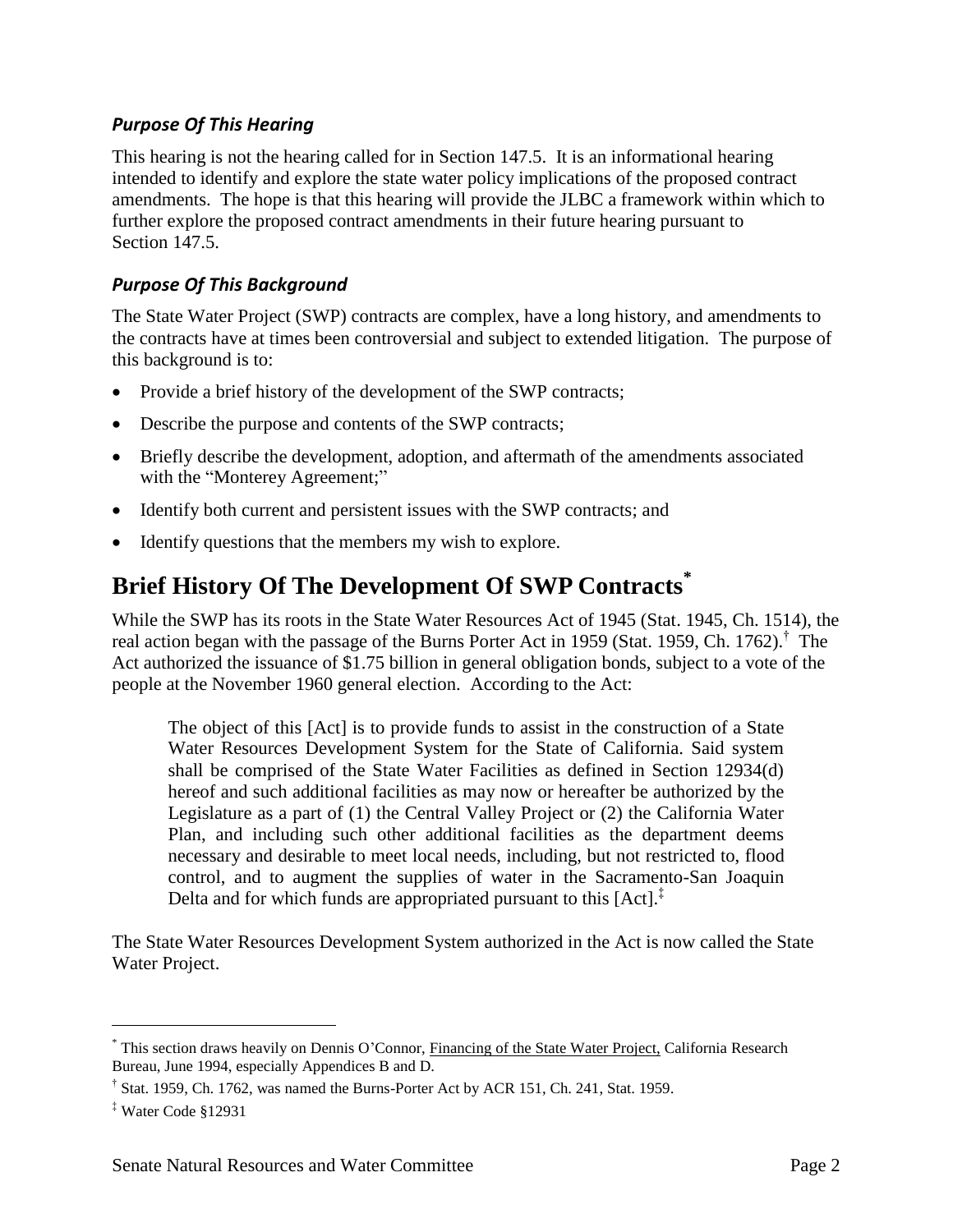Facilities specifically authorized in the Act are:

- A multi-purpose dam and reservoir at Oroville;
- Dams and reservoirs upstream from Oroville near Frenchman, Grizzly Valley, Abbey Bridge, Dixie Refuge, and Antelope Valley;
- An aqueduct system, including:
	- A North Bay aqueduct,
	- A South Bay aqueduct,
	- A reservoir near Los Banos, and
	- A San Joaquin Valley-Southern California aqueduct;
- Delta facilities for "... water conservation, water supply in the Delta, transfer of water across the Delta, flood and salinity control, and related functions,"
- A drainage system for the San Joaquin Valley;
- Electricity generating and transmitting facilities; and
- Local water development facilities authorized by the Davis-Grunsky Act (Stat. 1959, Ch. 1752).

The Act also stated, among other things, that DWR, "subject to such terms and conditions as may be prescribed by the Legislature, shall enter into contracts for the sale, delivery or use of water or power ..." Further, "Such contracts shall not be impaired by subsequent acts of the Legislature during the time when any of the bonds authorized herein are outstanding and the State may sue and be sued with respect to said contracts."<sup>†</sup>

Much occurred between the passage of the Burns-Porter Act in July 1959 and the November 1960 election. The Legislature had a number of concerns regarding the basic financing principles of the "State Water Resources Development System." The Legislature's concerns centered on four main areas:

- Allocating costs between purposes, such as recreation and water supply;
- Pricing the water, especially any agriculture-municipal/industrial differential;
- Reimbursing the project for costs associated with recreation and fish and wildlife; and
- Enriching property values unjustly, as a result of making scarce water available.

Just before the beginning of the Legislature's 1960 Regular Session, Governor Edmund G. Brown released his "Contracting Principles For Water Service Contracts."<sup>‡</sup> Key policies established in the Principles included:

 Costs will be allocated among water supply, flood control, recreation, fish and wildlife, drainage, and water quality;

 $\overline{a}$  $*$  WC §12934 (d)

<sup>†</sup> WC §12937

 $\ddot{\text{ } }$ . The Principles, along with the transmittal letter, are reprinted at the end of this background brief, from California Legislature, Supplement To Appendix To The Journal Of The Senate, 1960 Regular Session, 1960, pp. 51-53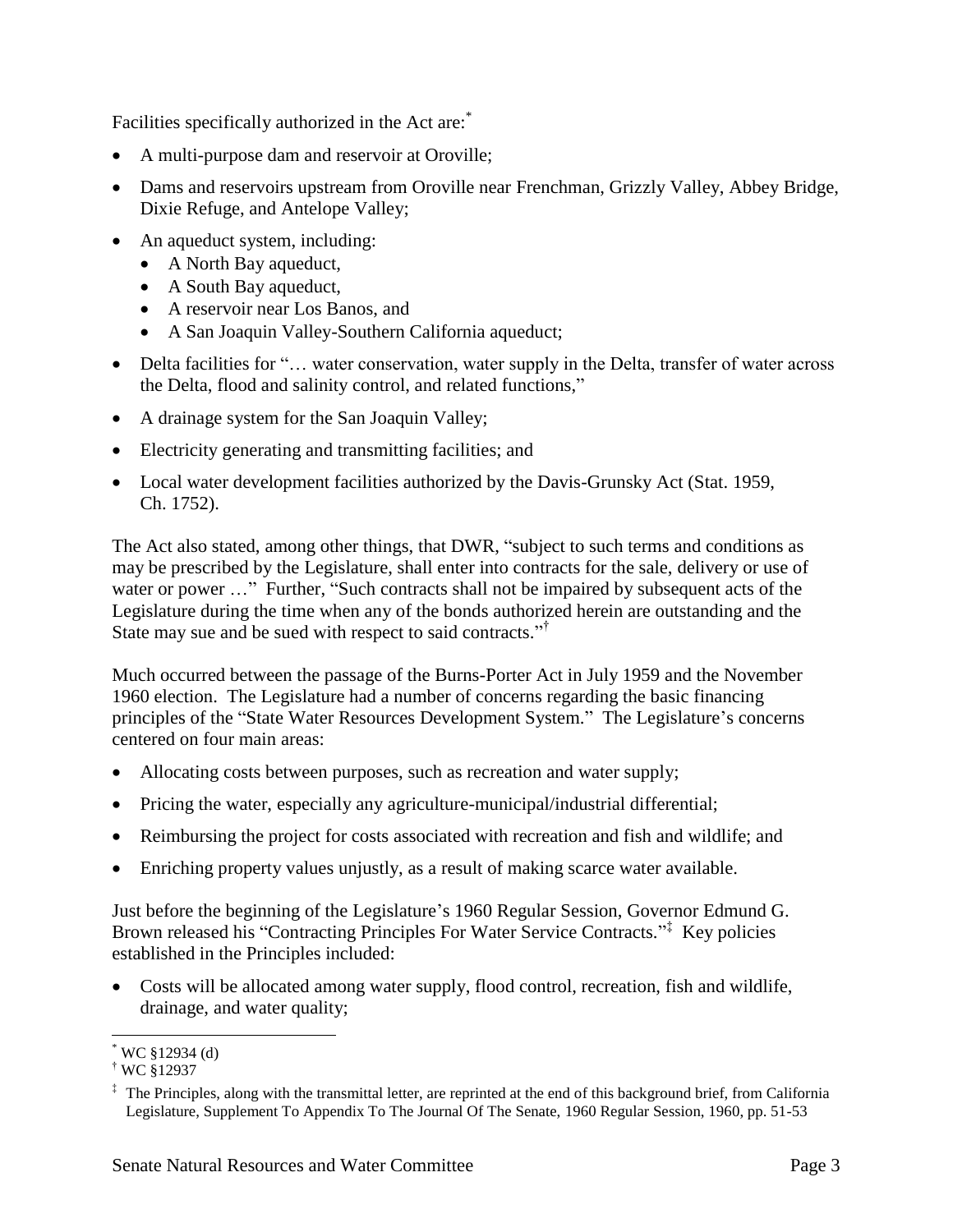- Water rates will be calculated to return to the state all costs associated with the project costs allocated to non-reimbursable purposes (such as flood control) will not be included in the rate structure;
- Under the "Delta pooling" concept, there will be a single price for water at and above the Delta;
- Transportation costs will be allocated based on proportionate use;
- Construction will not begin on any transportation facility until contracts have been executed to ensure recovery of at least 75 percent of the costs of such facility; and
- Each contracting agency pledges it will use its taxing or assessment power to ensure payment of any and all charges.

In addition, the Principles included estimated water charges for select locations along each reach of the aqueduct.

These Principles did not resolve all the concerns with the contracts. The Metropolitan Water District of Southern California (MWD), in particular, had its own set of concerns. Long story short: It wasn't until October 1960 that a compromise was reached, on November 1 MWD endorsed what was by then Proposition 1, and on November 3 MWD signed the initial SWP contact. It is hard to say how important MWD's endorsement and subsequent signing of the contract was to the outcome of the election, but it might have been critical. On November 8, 1960, Proposition 1 passed on a 2,857,586 to 2,719,942 vote, a 137,644 vote margin of victory.

With passage of Proposition 1, it was full steam ahead. The last of the original contracts was signed on March 23, 1965. That contract brought the total number of contracts to 31, for an ultimate 4,188,400 acre-feet of water per year.

# **Basic Purpose Of Contracts\***

The SWP is made up of 700 miles of aqueducts, tunnels, siphons, and pipelines, as well as 34 storage facilities, 30 dams, 23 pumping plants, and 9 hydroelectric power generation plants. The contracts govern the SWP's construction and on-going operations. The various articles in the contracts determine for each contractor how much water DWR is to deliver each year, what the costs associated with the delivery of that water are, how those costs are to be billed to each contractor, and address any unique water supply or delivery issues associated with each contractor. The term of contracts are for 75 years, or until all the bonds authorized by the Burns-Porter Act have been repaid, whichever is longer.

# *Water Service Provisions*

 $\overline{a}$ 

Articles 6 through 21 of the contracts establish the details governing water delivery. The contracts recognize a number of classes of water:

<sup>\*</sup> This section draws heavily on Dennis O'Connor, Financing of the State Water Project, California Research Bureau, June 1994, especially Chapters 2, 3, and 4.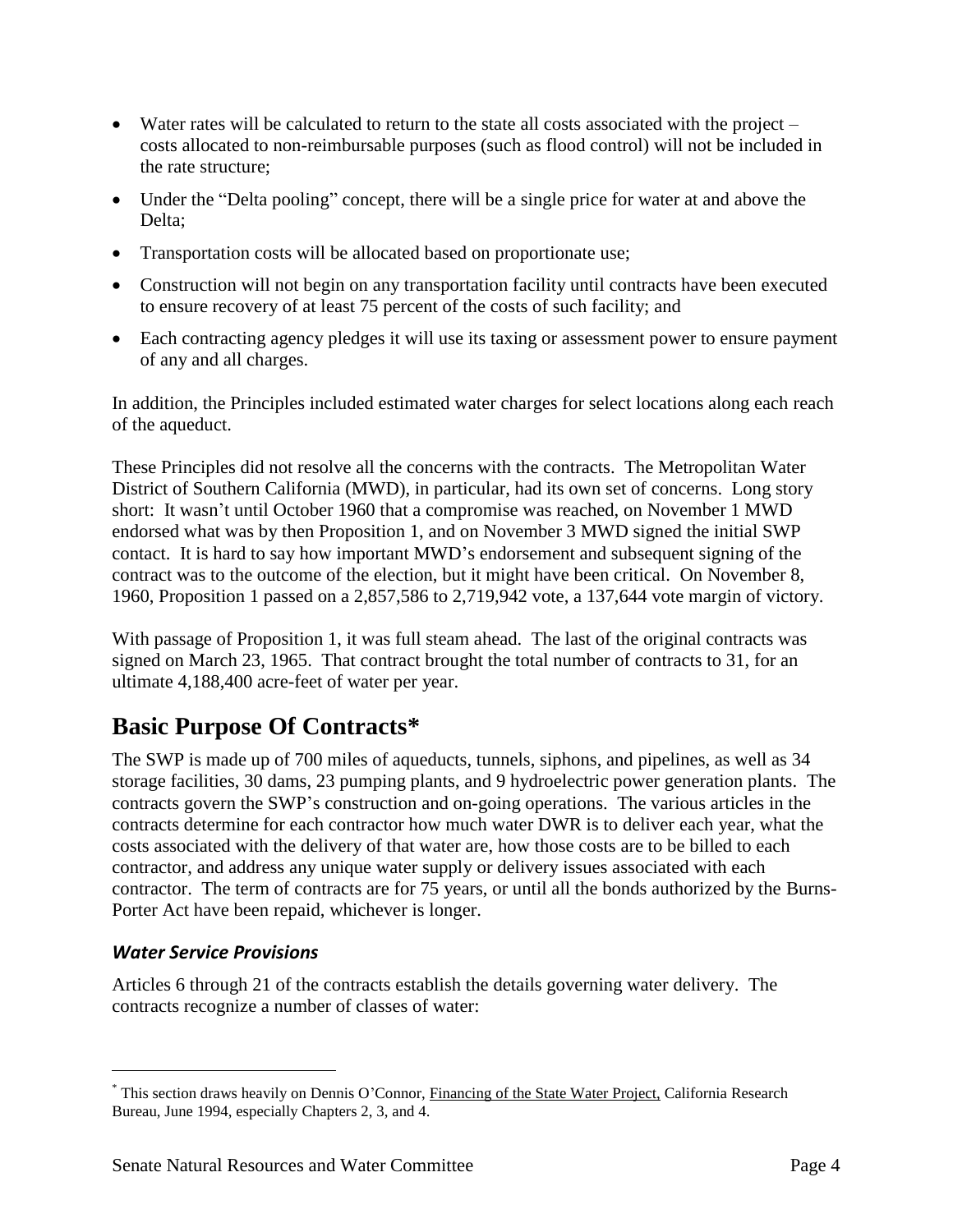- "Table A" water (Article 6),
- Carry-over water (Article 12(e) and Article 56(e))
- Turnback Pool (Article 56(d)), and
- Surplus or unscheduled water (Article 21)

### Table A

Table A establishes the maximum amount of water each contractor may request each year from the SWP. It is also the basis for allocating many of the costs associated with the SWP. Table 1 shows the maximum annual SWP Table A water delivery amounts for each SWP contractor.

The total amount of Table A water exceeds the delivery capacity of the SWP under nearly all circumstances. The total was not limited by estimating the maximum capacity of the SWP based on hydrological studies. Instead, when the initial project yield was increased by the California Water Commission in 1964, the water commission determined that it did not need to identify the source of the added yield. Instead, as demand reached that higher amount, the commission assumed that DWR would then construct whatever facilities necessary to supply that amount.

Under Article 81 (a), in years when DWR is unable to deliver the requested Table A amounts, DWR allocates to each contractor an equal proportion of their annual Table A amount.

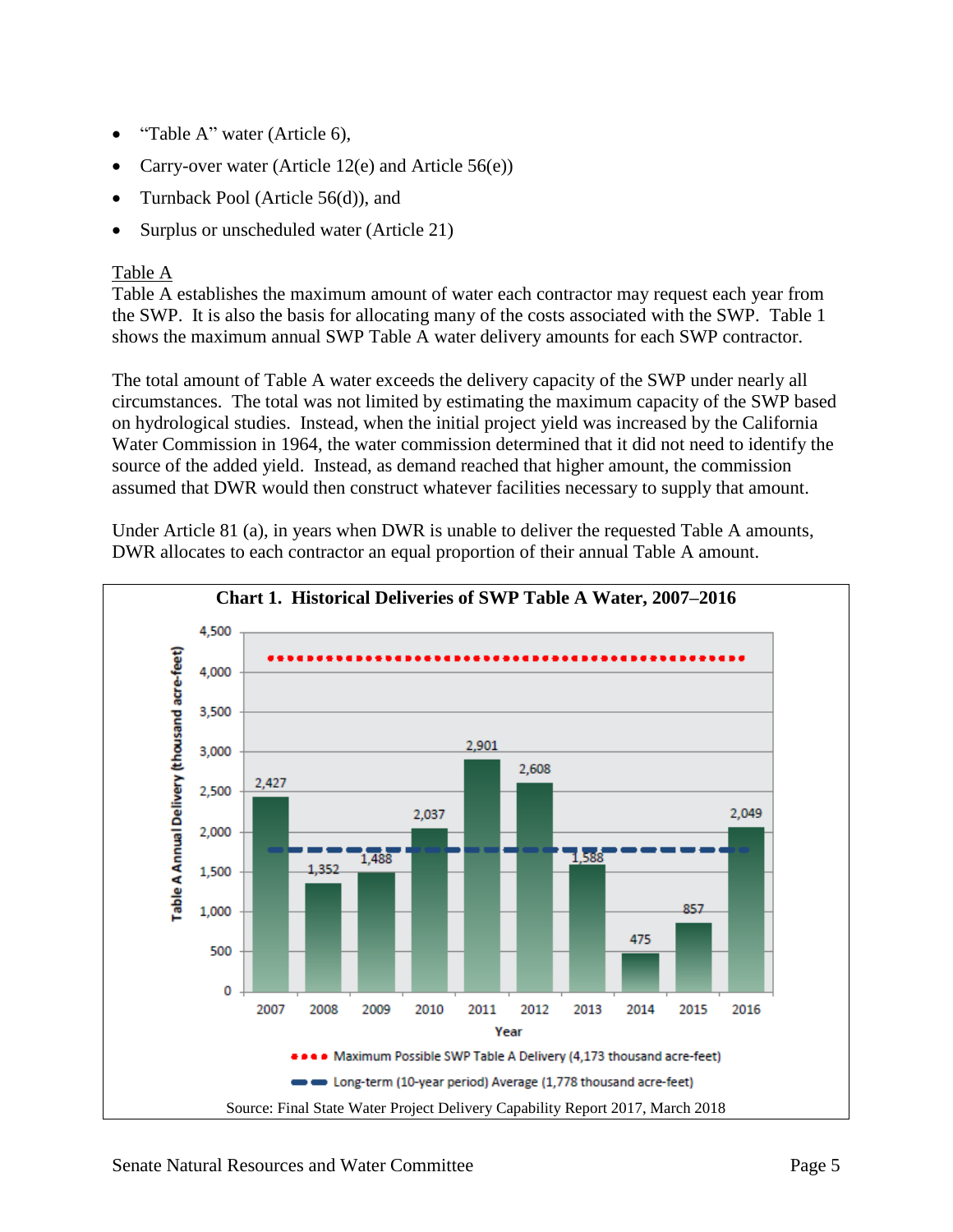| TABLE 1<br>MAXIMUM ANNUAL SWP TABLE A WATER DELIVERY AMOUNTS FOR SWP CONTRACTORS |                                                               |  |  |
|----------------------------------------------------------------------------------|---------------------------------------------------------------|--|--|
| <b>CONTRACTOR</b>                                                                | <b>MAXIMUM TABLE A DELIVERY</b><br><b>AMOUNTS (ACRE-FEET)</b> |  |  |
| <b>FEATHER RIVER AREA CONTRACTORS</b>                                            |                                                               |  |  |
| <b>Butte County</b>                                                              | 27,500                                                        |  |  |
| Yuba City                                                                        | 9,600                                                         |  |  |
| Plumas County Flood Control & Water Conservation District                        | 2,700                                                         |  |  |
| <b>Subtotal</b>                                                                  | 39,800                                                        |  |  |
| <b>NORTH BAY AREA CONTRACTORS</b>                                                |                                                               |  |  |
| Napa County Flood Control & Water Conservation District                          | 29,025                                                        |  |  |
| <b>Solano County Water Agency</b>                                                | 47,756                                                        |  |  |
| <b>Subtotal</b>                                                                  | 76,781                                                        |  |  |
| <b>SOUTH BAY AREA CONTRACTORS</b>                                                |                                                               |  |  |
| Alameda County Flood Control & Water Conservation District, Zone 7               | 80,619                                                        |  |  |
| Alameda County Water District                                                    | 42,000                                                        |  |  |
| Santa Clara Valley Water District                                                | 100,000                                                       |  |  |
| <b>Subtotal</b>                                                                  | 222,619                                                       |  |  |
| <b>SAN JOAQUIN VALLEY AREA CONTRACTORS</b>                                       |                                                               |  |  |
| <b>Dudley Ridge Water District</b>                                               | 45,350                                                        |  |  |
| <b>Empire West Side Irrigation District</b>                                      | 3,000                                                         |  |  |
| Kern County Water Agency                                                         | 982,730                                                       |  |  |
| <b>Kings County</b>                                                              | 9,305                                                         |  |  |
| Oak Flat Water District                                                          | 5,700                                                         |  |  |
| Tulare Lake Basin Water Storage District                                         | 87,471                                                        |  |  |
| <b>Subtotal</b>                                                                  | 1,133,556                                                     |  |  |
| <b>CENTRAL COASTAL AREA CONTRACTORS</b>                                          |                                                               |  |  |
| San Luis Obispo County Flood Control & Water Conservation District               | 25,000                                                        |  |  |
| Santa Barbara County Flood Control & Water Conservation District                 | 45,486                                                        |  |  |
| <b>Subtotal</b>                                                                  | 70,486                                                        |  |  |
| <b>SOUTHERN CALIFORNIA AREA CONTRACTORS</b>                                      |                                                               |  |  |
| Antelope Valley-East Kern Water Agency                                           | 144,844                                                       |  |  |
| Castaic Lake Water Agency                                                        | 95,200                                                        |  |  |
| Coachella Valley Water District                                                  | 138,350                                                       |  |  |
| Crestline-Lake Arrowhead Water Agency                                            | 5,800                                                         |  |  |
| Desert Water Agency                                                              | 55,750                                                        |  |  |
| Littlerock Creek Irrigation District                                             | 2,300                                                         |  |  |
| Metropolitan Water District of Southern California                               | 1,911,500                                                     |  |  |
| Mojave Water Agency                                                              | 85,800                                                        |  |  |
| Palmdale Water District                                                          | 21,300                                                        |  |  |
| San Bernardino Valley Municipal Water District                                   | 102,600                                                       |  |  |
| San Gabriel Valley Municipal Water District                                      | 28,800                                                        |  |  |
| San Gorgonio Pass Water Agency                                                   | 17,300                                                        |  |  |
| Ventura County Watershed Protection District                                     | 20,000                                                        |  |  |
| <b>Subtotal</b>                                                                  | 2,629,544                                                     |  |  |
| <b>TOTAL TABLE A AMOUNTS</b>                                                     | 4,172,786                                                     |  |  |
| Source: California State Water Project Bulletin 132.                             |                                                               |  |  |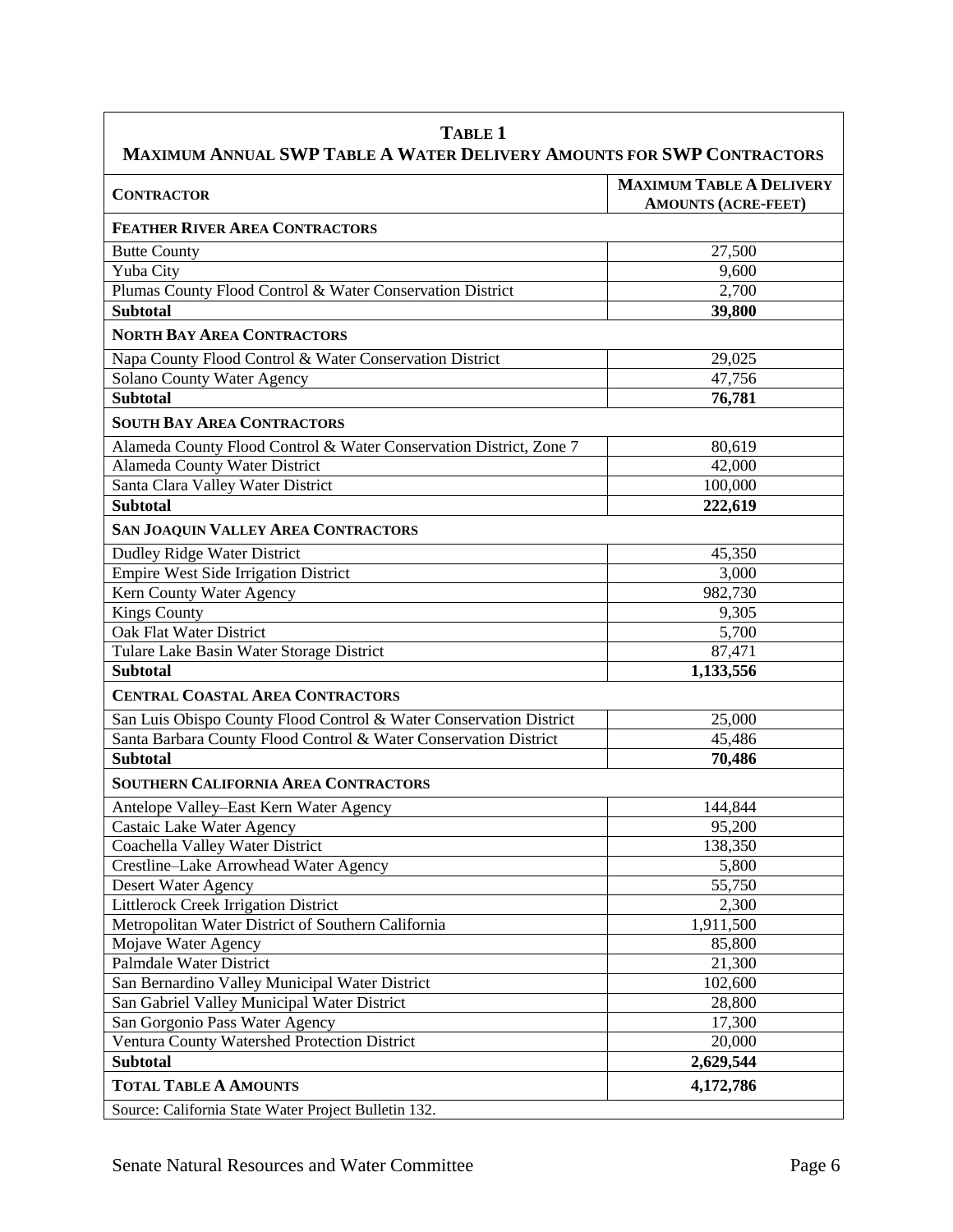

### Carry-Over Water

Carryover Water is SWP water that is allocated to an SWP contractor and approved for delivery to that contractor in a given year, but not used by the end of the year. This water is exported from the Delta by the Banks Pumping Plant, but instead of being delivered to the contractor, it is stored in the SWP's share of San Luis Reservoir, when space is available, for the contractor to use in the following year.

### Turnback Pool

Contractors may offer a portion of their Table A water that has been allocated in the current year and exceeds their needs to a "turnback pool," where another contractor may purchase it. Contractors that sell their extra Table A water in a turnback pool receive payments from contractors that buy this water.

### Surplus Or Unscheduled Water

SWP water that is available and surplus to Table A deliveries is often referred to as Article 21 water. When it becomes available, it is generally either in a very wet year, or arises within a very short window due to unique hydrologic conditions. The availability and delivery of Article 21 water cannot interfere with normal SWP operations.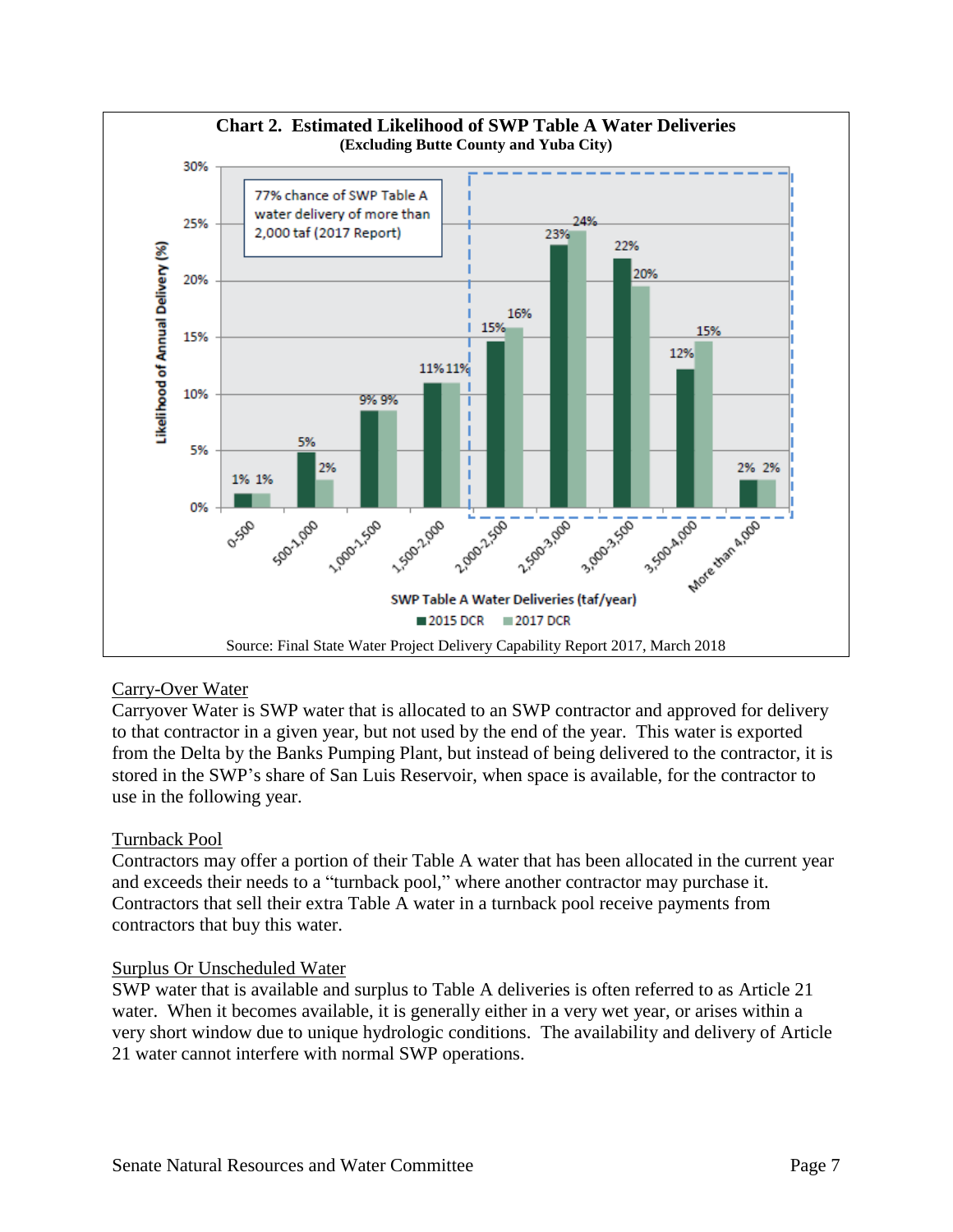## *Payment Provisions*

Articles 22 through 34 of the contracts establish the financial accounting details. The SWP contractors repay all reimbursable costs associated with acquiring and distributing SWP water. However, not all costs are reimbursable.

The process of sorting through all the costs and assigning them to the contractors is complicated. In concept, it is a five step process:

- 1. Assign costs to each facility,
- 2. Separate costs for each facility among project partners,
- 3. Allocate DWR costs to different purposes, e.g., recreation,
- 4. Subdivide reimbursable costs into function and type, and
- 5. Allocate costs to specific contractors.

The first 4 steps of process are illustrated in the figure below.<sup>\*</sup>



Reprinted from Dennis O'Connor, Financing of the State Water Project, California Research Bureau, June 1994.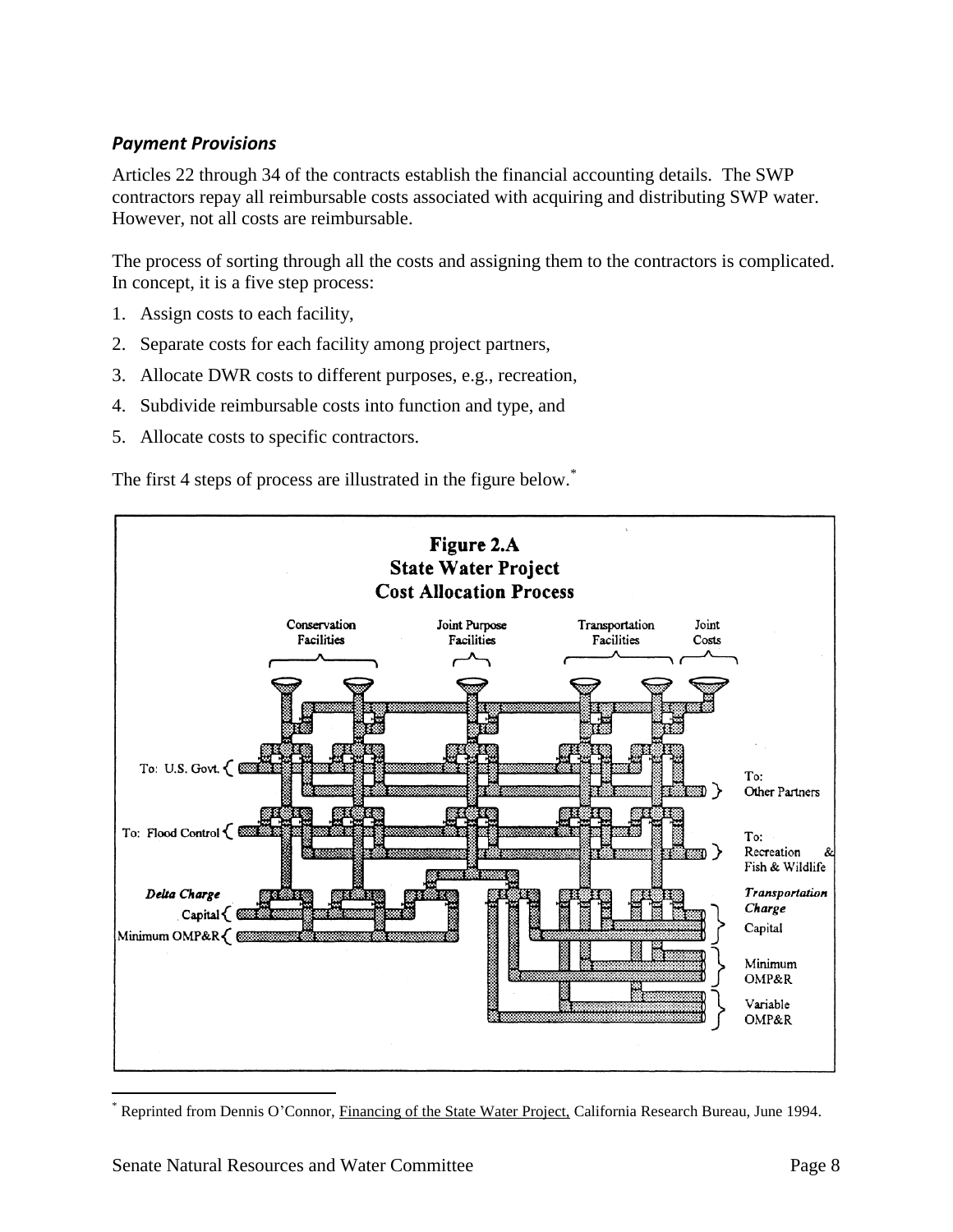Each vertical pipe represents an individual SWP facility. The facilities categorized as one of three types. The two vertical pipes on the left represent conservation facilities, such as Oroville Dam and the Delta facilities. These are the facilities that capture, store, and deliver water to the Delta. The vertical pipe in the middle represents facilities that serve both conservation and transportation functions, such as Reach 3.\*

Each funnel symbolizes DWR assigning costs to either a specific facility or group of facilities. The funnels on top of the vertical pipes symbolize costs DWR assigns directly to specific facilities. The funnel on the upper right represents costs incurred by DWR that are related to the SWP, but which are not directly attributable to particular facilities.

As the plumbing chart shows, DWR allocates costs among various "partners," purposes, and functions. The horizontal pipes symbolize the assignment of the costs away from the SWP contractors.

The valves (below each branch of the pipes) represent points where DWR allocates costs among different categories. The valves are set based on specific contract provisions, Gov. Brown's contracting principles, or generally accepted accounting principles.

### Assign Costs To Each Facility

DWR has divided the SWP facilities into conservation and transportation facilities. For conservation facilities that supply water to the Delta, the physical facility is the cost account unit. For conservation facilities south of the Delta, the associated reach is the accounting unit. For transportation facilities, the reach is the cost accounting unit. Any expenditure that DWR can identify directly with an individual facility or reach, DWR charges to that facility.

Not all of DWR's SWP activities can be readily identified with specific facilities. These include costs such as:

- General operating costs,
- General administrative costs,
- Direct operating costs, and
- General capitol costs.

 $\overline{a}$ 

DWR has specific rules for distributing each of these types of costs to individual facilities.

### Separate Costs For Each Facility Among Project Partners

Certain SWP facilities coexist with facilities owned or operated by others and serve non-SWP purposes. For example, the SWP shares the costs of the San Luis Dam and Reservoir with the U.S. Bureau of Reclamation's Central Valley Project. DWR owns and operates most facilities by itself. Hence, most facilities do not have non-SWP partners. For those facilities with non-SWP partners, some sort of authorizing agreement establishes the terms of the partnership. These agreements also govern the cost-sharing terms between DWR and the non-SWP partner.

<sup>\*</sup> A reach is a specific segment of an aqueduct. Each of the reaches on each aqueduct is designated by a number.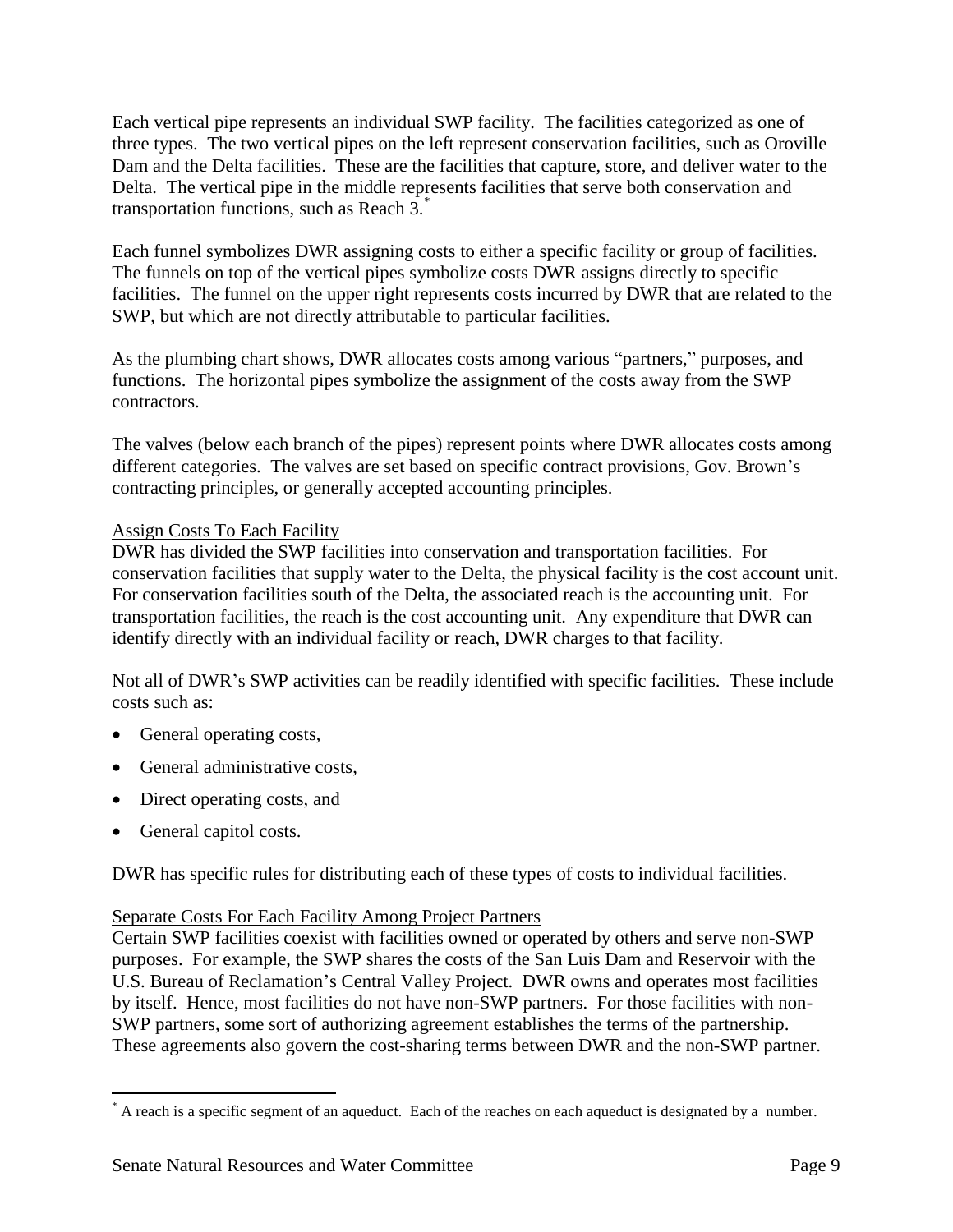### Allocate DWR Costs To Different Purposes

The SWP serves four distinct purposes. These purposes are:

- 1. Water supply,
- 2. Power generation,
- 3. Flood control, and
- 4. Recreation and fish and wildlife enhancement.

Water supply and power generation costs are "reimbursable" costs; i.e., the SWP contractors are responsible for reimbursing DWR for the costs it incurs in providing those purposes. Flood control and recreation and fish and wildlife enhancement are not.

Up to certain limits, the Army Corps of Engineers pays all costs associated with flood control.<sup>\*</sup>

Recreation and fish and wildlife enhancement costs are governed by the Davis-Dolwig Act, (Stat. 1961, Ch. 861). In the Davis-Dolwig Act, the Legislature, among other things, made the following statement of policy:

The Legislature further finds and declares it to be necessary for the general public health and welfare that facilities for the storage, conservation or regulation of water be constructed in a manner consistent with the full utilization of their potential for the enhancement of fish and wildlife and to meet recreational needs; and further finds and declares that the providing for the enhancement of fish and wildlife and for recreation in connection with water storage, conservation, or regulation facilities benefits all of the people of California and that the project construction costs attributable to such enhancement of fish and wildlife and recreation features should be borne by them.<sup>†</sup>

Consequently, the state, and not SWP contractors, is responsible for funding recreation and fish and wildlife enhancement costs.‡

The challenge, then, is how to allocate costs of a facility that serves two or more purposes to those purposes. A dam, for example, may provide all 4 benefits.

† WC §11900

 $\overline{a}$ 

<sup>\*</sup> The federal government paid its share of capital costs at or around the time of construction. For example, DWR and the Army Corps of Engineers entered into a contract for federal payments for construction of the flood control aspects of Oroville Dam and Reservoir on March 8, 1962. The contract provided for federal payments equal to 22% of the construction costs of the dam and reservoir, not to exceed \$85 million.

It is not clear at this time how repairs to Oroville dam and its appurtenants structures will be cost shared.

<sup>‡</sup> The General Fund initially covered the costs of the non-SWP share of recreation and fish and wildlife enhancement costs. Between 1998 and 2011, no appropriation of General Fund moneys was made to DWR for these purposes. Beginning with the 2012-13 fiscal year, \$10 M from the General Fund portion of the Harbors and Watercraft Revolving Fund has been continuously appropriated each year to DWR for these purposes: \$7.5 M for current recreation and fish and wildlife enhancement costs, \$2.5 M for costs incurred before 2012.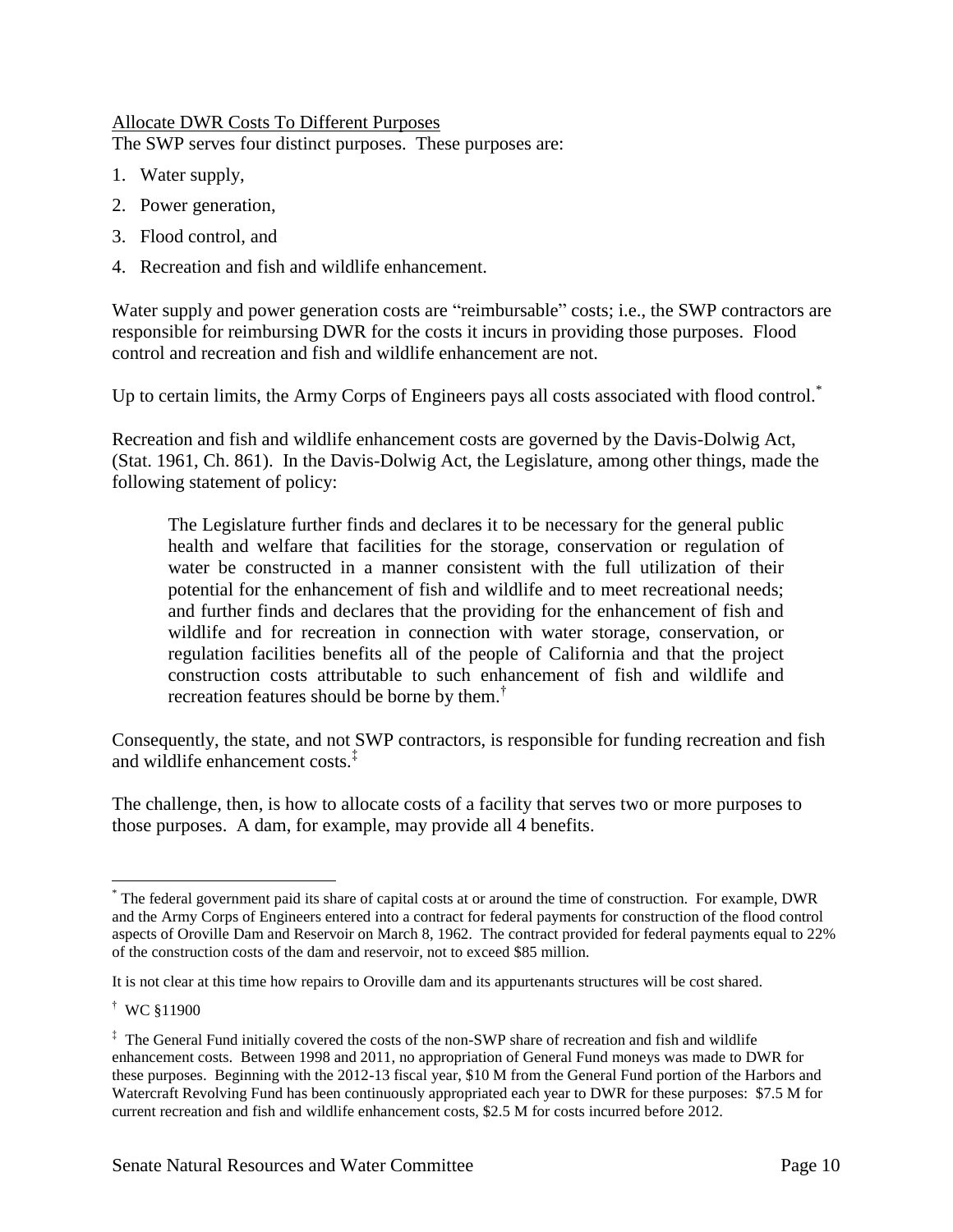Consistent with the first of Governor Brown's contracting principles, DWR uses what is known as the "separable costs-remaining benefits" method. This is a fairly complicated method that takes into consideration a number of factors, including the cost of including each purpose in the project and the dollar value of the benefits received by including each purpose in the project.<sup>\*</sup>

### Subdivide Reimbursable Costs Into Function And Type

The contracts provide that the contractors will be charged a "Delta Charge" (Article 22) and a "Transportation Chart" (Article 23). Essentially, the Delta Charge represents those cost incurred in capturing, storing, and delivering water to the Delta, whereas the transportation charges represent the costs incurred in moving water from the Delta to the individual contractors. The contracts further subdivide those charges into a capital cost component; a minimum operation, maintenance, power and replacement component; and a variable operation, maintenance, power and replacement component. Once the costs are broken down into their components, they are then allocated among the contractors.

The full set of cost subdivided into function and type are shown in Table 2.

### Allocate Costs To Specific Contractors

The formula used to calculate each contractor's Delta Charge is both elegant and complex.<sup>†</sup> The costs assigned to each contractor for the Delta Charge is essentially the net present value of actual and projected Delta water costs and credits, divided by the net present quantity of total annual Table A quantities, then multiplied by the specific contractor's Table A quantity for that year. Consequently, the Delta Charge is a fixed charge. That is, it does not vary with the quantity of water actually delivered to the contractor in any given year.

Basically, the transportation charge for each contractor is calculated by determining the costs assigned for each reach and each component, allocating those costs among each contractor that use that reach, and then adding together all the reaches that contractor uses. Fixed costs for each reach are allocated among contractors based on both the maximum Table A quantities measured in acre-feet and the capacity of the reach measured in cubic feet per second. Variable costs for each reach are allocated among the contractors based on the actual quantity of water delivered to that contractor through that reach.

### *Other Contract Provisions*

 $\overline{a}$ 

Articles 35 through 50 of the contracts cover a variety of topics. Many are standard provisions in most contracts, such as remedies, amendments, inspection of the books, etc. Others are provisions unique to specific contractors or groups of contractors. For example, Article 48 in Metropolitan Water District's contract addresses the operation of the East Branch Aqueduct. Many contractors do not use that aqueduct, and so those provisions would not apply to them.

<sup>\*</sup> A summary of the use of separable costs- remaining benefits can be found in Dennis O'Connor, Financing of the State Water Project, California Research Bureau, June 1994, Appendix E. A critique of DWR's use of separable costs- remaining benefits can be found in Ronald C. Griffin & David R. Bell, Cost Allocation Procedures of the California State Water Project, Final Report, January 2011.

<sup>&</sup>lt;sup>†</sup> It is shown beginning on page 36 in the Model Contract Showing MWD Original Contract and Amendments, As If Amended by The Proposed Contract Extension amendments, March 20, 2018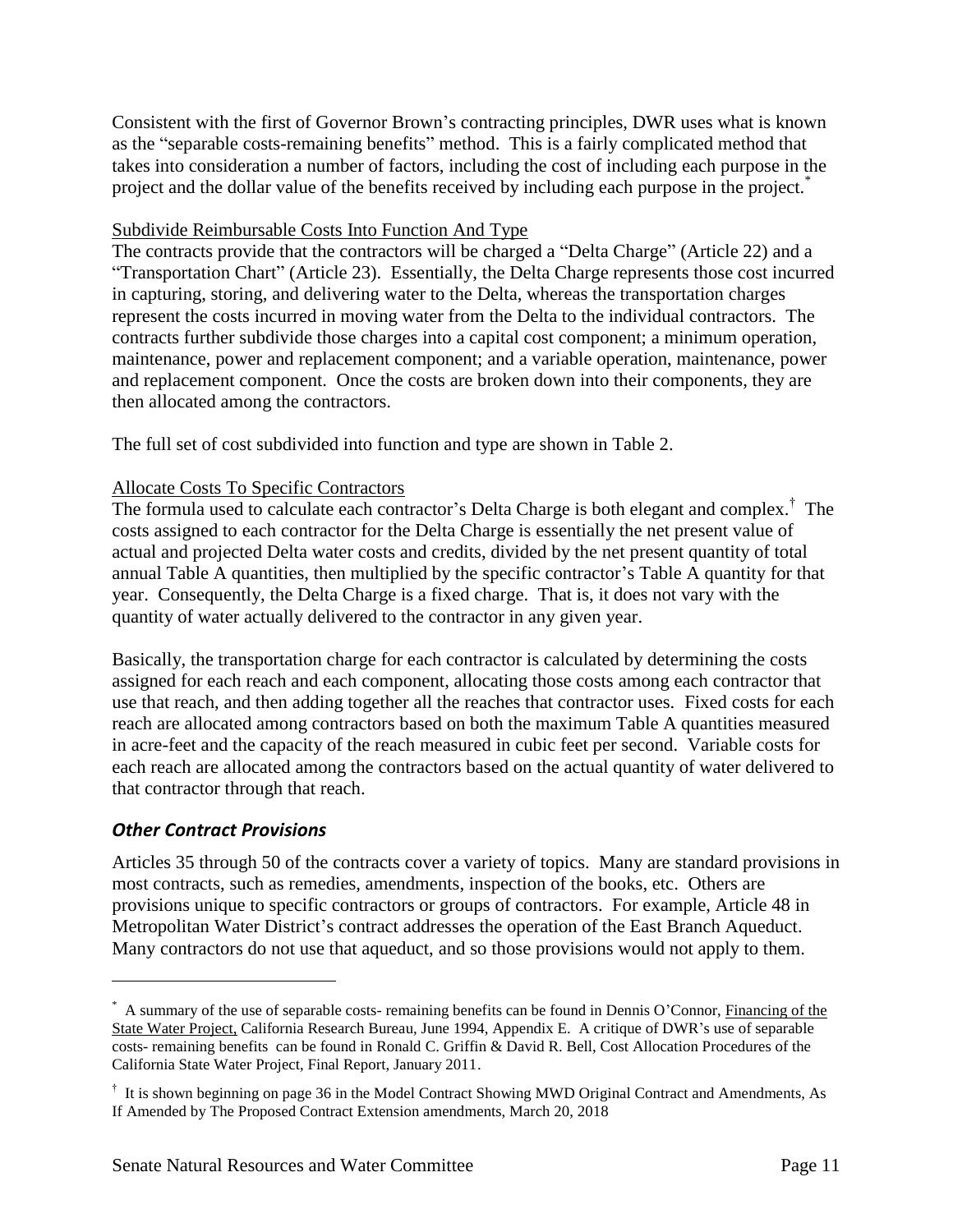#### **Table 2: Composition of Delta Water Charge and Transportation Charge**

### **Delta Water Charge**

*Capital Cost Component*

- 1. Planning, design, right-of-way, and construction costs of Conservation Facilities
- 2. Operations and maintenance (O&M) costs for newly constructed Conservation Facilities prior to initial operations
- 3. Activation costs for newly constructed Conservation Facilities
- 4. Power costs allocated to initial filling of San Luis Reservoir
- 5. Capitalized O&M costs (major repair work and so forth) for Conservation Facilities
- 6. Program costs (portion) to mitigate impacts on current Delta fishery population due to State Water Project (SWP) pumping prior to 1986 (Department of Water Resources-Department of Fish and Game agreement)
- *Minimum Operations, Maintenance, Power, and Replacement (OMP&R) Component*
- 1. Direct O&M costs of Conservation Facilities
- 2. General O&M costs allocated to Conservation Facilities
- a. Contractor Accounting Office (portion)
- b. Financial and contract administration (portion)
- c. Water rights
- d. Power planning for SWP facilities (portion)
- 3. Replacement deposits for SWP control centers (portion)
- 4. Credits for a portion of Hyatt-Thermalito power generation
- 5. Power costs and credits related to pumping water to San Luis Reservoir for project operations (storage changes)
- 6. Value of power used and generated by Gianelli Pumping-Generating Plant
- 7. Program costs (portion) to offset annual fish losses resulting from pumping at Banks Pumping Plant
- (Department of Water Resources-Department of Fish and Game agreement)

#### **Transportation Charge**

#### *Capital Cost Component*

- 1. Planning, design, right-of-way, and construction costs of Transportation Facilities
- 2. Operations and maintenance (O&M) costs for newly constructed Transportation Facilities prior to initial operation
- 3. Activation costs for newly constructed Transportation Facilities
- 4. Power costs allocated to initial filling of Southern California reservoirs
- 5. Capitalized O&M costs (e.g., major repair work) for Transportation Facilities
- 6. Program costs (portion) to mitigate impacts on current Delta fishery population due to SWP pumping prior to 1986
	- (Department of Water Resources-Department of Fish and Game agreement)

#### *Minimum OMP&R Component*

- 1. Direct O&M costs of Transportation Facilities
	- a. Headquarters and field divisions (portion)
	- b. Insurance and Federal Energy Regulatory Commission (FERC) costs (portion)
- 2. General O&M costs related to Transportation Facilities
	- a. Contractor Accounting Office (portion)
	- b. Financial and contract administration (portion)
	- c. Power planning for SWP facilities (portion)
- 3. Power costs and credits related to pumping water to Southern California reservoirs for project operations (storage changes)
- 4. Power costs for pumping water to replenish losses from Transportation Facilities (downstream costs)
- 5. Other power costs
	- a. Station service at Transportation Facility power and pumping plants
- b. Certain transmission service costs (transmission access charges, downstream costs, etc.)
- 6. Replacement deposits for SWP control centers (portion)
- 7. Off-Aqueduct Power Facility costs—bond service, bond cover costs (25 percent of bond service), bond reserves, transmission service costs, fuel costs, taxes, and O&M-less power sales allocated to Off-Aqueduct Power Facilities
- 8. Program costs (portion to offset annual fish losses resulting from pumping at Banks Pumping Plant (Department of Water Resources-Department of Fish and Game agreement)

#### *Variable OMP&R Component*

- 1. Power purchase costs
	- a. Capacity
	- b. Energy
- c. Pine Flat Powerplant bond service, O&M, and transmission costs allocated to aqueduct pumping plants
- 2. Alamo, Devil Canyon, Warne, and Castaic power generation credited at the power plant reach and charged to aqueduct pumping plants
- 3. Hyatt-Thermalito Diversion Dam Powerplant generation charged to aqueduct pumping plants (credits for this generation are reflected in the Delta Water Rate)
- 4. Replacement deposits for equipment at pumping plants and power plants
- 5. Credits from sale of excess SWP system power
- 6. Program costs (portion) to offset annual fish losses resulting from pumping at Banks Pumping Plant (Department of Water Resources-Department of Fish and Game agreement)

Note: Excludes costs recovered under the East Branch Enlargement Transportation Charge. Source: Department of Water Resources, Bulletin 132 – 2016, Appendix B, p. B-5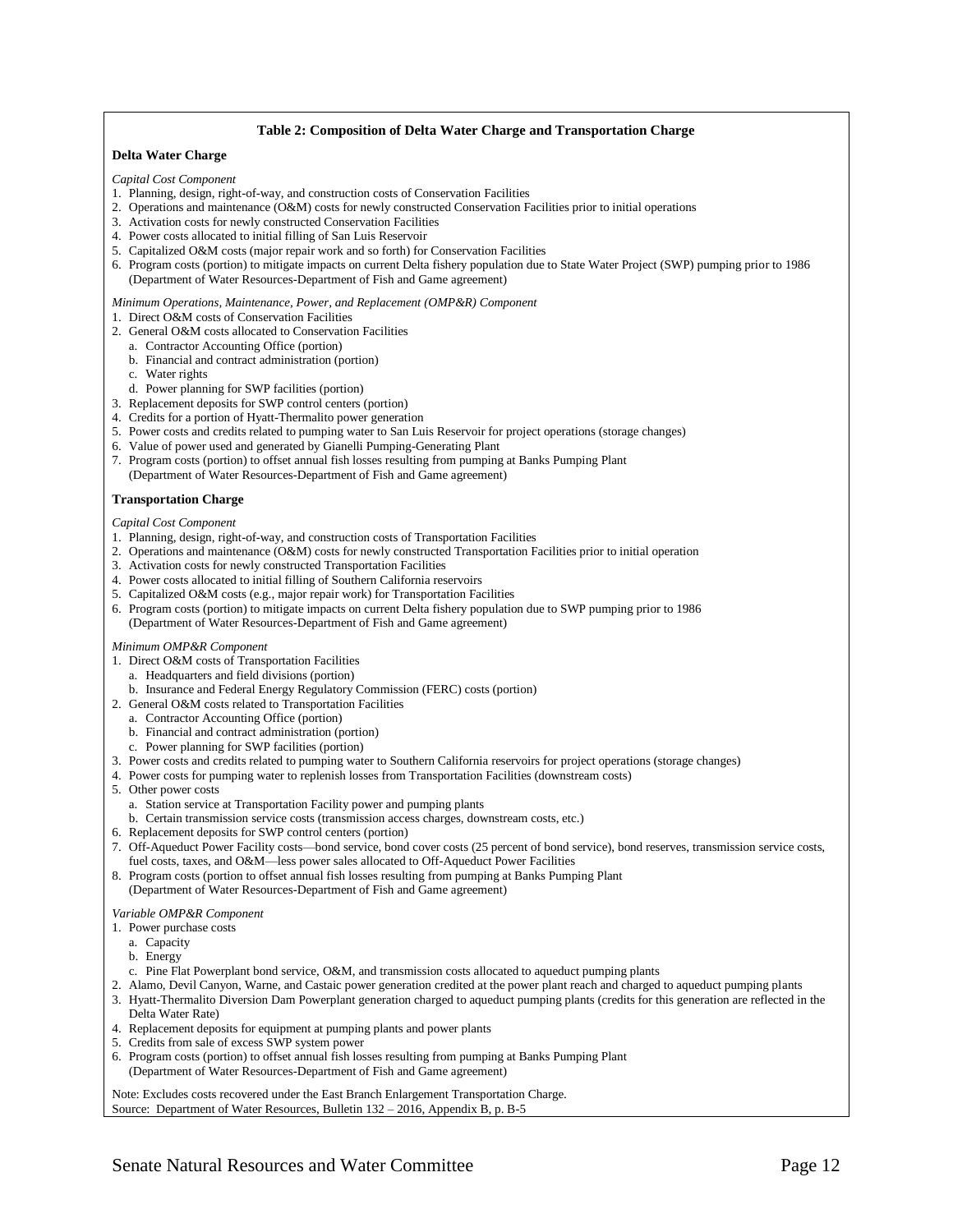# **Monterey Agreement**

In 1994, SWP contractors and DWR met in Monterey County to try to resolve issues with the SWP. The result of that meeting was "the Monterey Agreement." Among other things, that agreement called for significant amendments to the SWP contracts. The agreement was not without controversy, some of which lingers to today. This section will present a very abbreviated description of the perceived problems with the SWP, a summary of key provisions of the Agreement, and the aftermath of that agreement.

## Problems<sup>\*</sup>

 $\overline{a}$ 

In signing the SWP contracts, DWR implicitly committed to build those facilities which, when completed, would enable it to deliver to all contractors the total "entitlements" of over 4 maf of water. However, the parties anticipated a possible shortage in the water supply. As noted above, Article 18 of the contracts outlines the reallocation of water among contractors in years of temporary shortage and also addresses the prospect of long-term shortfalls. However, the original provisions of Article 18 are much different than they are today, and were the main impetus for the Monterey Agreement.

Originally, Article 18(a) provided "In any year in which there may occur a shortage due to drought or other temporary cause in the supply of project water available for delivery to the contractors, with the result that such supply is less than the total of the annual entitlements of all contractors for that year, the State shall, before reducing deliveries of project water to all contractors, reduce the delivery of project water to each contractor using such water for agricultural purposes by a percentage, not to exceed fifty percent (50%) in any one year or a total of one hundred percent (100%) in any series of seven consecutive years, of that portion of the contractor's annual entitlement for the respective year which is to be put to agricultural use as determined by the State ...." Subdivision (a) was often referred to as "the agriculture first" provision. Although agricultural contractors would suffer first during a temporary shortage under subdivision (a), they were also entitled to makeup water first in times of surplus.

If the shortage of water was of a more permanent nature, and threatened to reduce the minimum project yield, Article 18(b) would take over. Under Article 18(b), the DWR would be required to proportionately reduce the annual entitlements and the maximum annual entitlements "... to the extent necessary so that the sum of the revised maximum annual entitlements of all contractors will then equal such reduced minimum project yield ... "

By the late 1980's and early 1990's, the pressures on the SWP grew acute. Supplies were severely diminished as a result of a seven-year drought. Laws and regulations designed to protect the environment also limited the supply of water. Disputes arose among agricultural and urban contractors and DWR about how the limited amount of water should be distributed.

In its search for additional water supplies, DWR investigated the plausibility of establishing a water bank in Kern County. The Kern Water Bank was a subsurface reservoir designed to store surplus water from the Delta in the groundwater basin during wet years for extraction during dry

<sup>\*</sup> The description of problems and the agreement draws heavily on the findings of fact in *Planning & Conservation League v. Department of Water Resources*, 83 Cal. App. 4th 892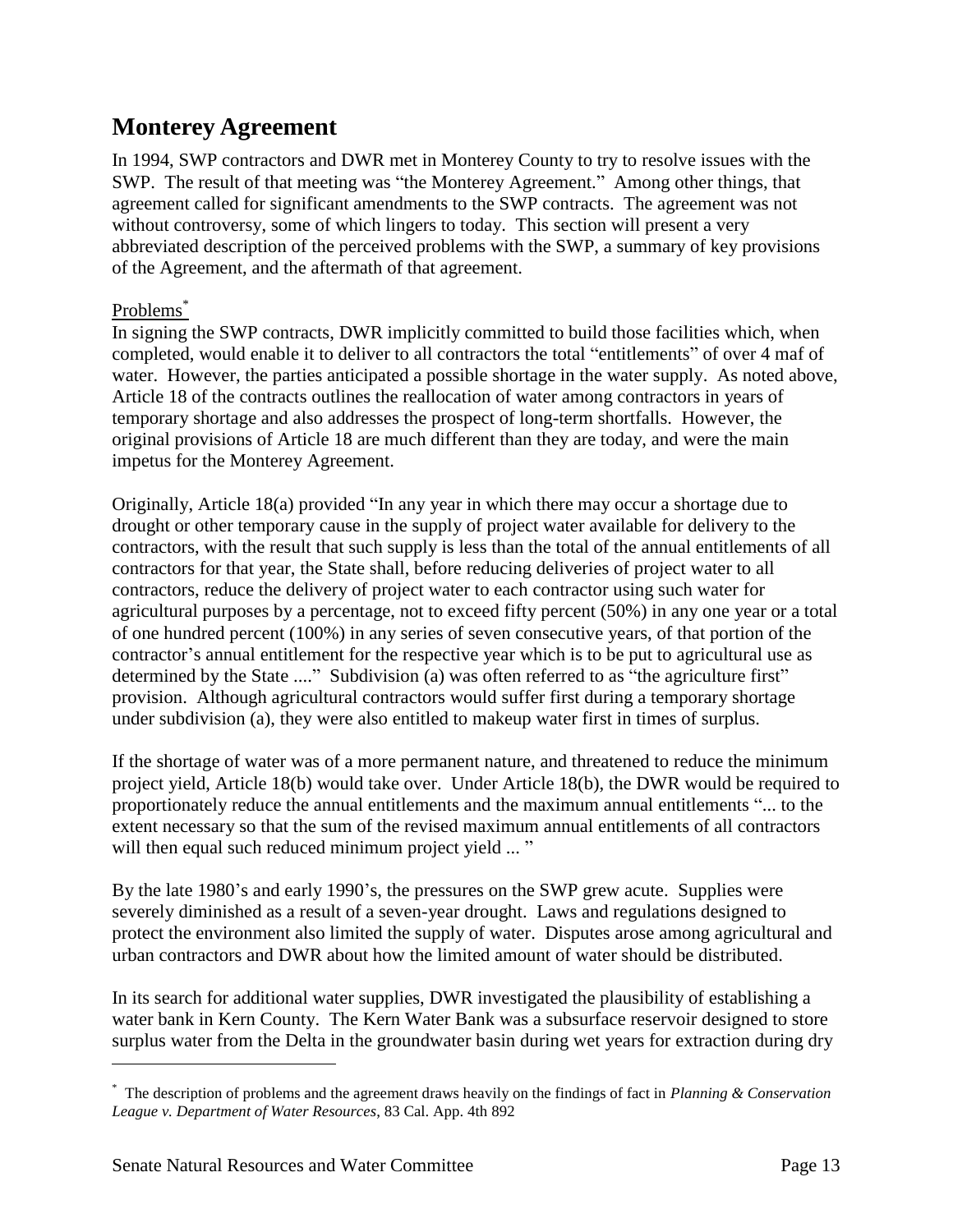years. One of eight elements comprising the Kern Water Bank was the Kern Fan Element. In 1986, DWR purchased the Kern Fan Element, planning to construct recharge basins, extraction wells and conveyance facilities. The improvements were expected to increase storage capacity to about 1 M acre-feet. After completion of a supplemental environmental impact report, however, DWR halted all design work, preparation of contracts and feasibility work because of problems in the Delta and the adverse environmental impacts of the Kern projects.

In 1991, as California entered a fifth year of drought, DWR organized a drought water bank allowing for large scale water transfers to ameliorate the overall water shortage. DWR prepared an extensive environmental impact report (EIR) to meet its CEQA charge. In spite of the lengthy drought, DWR was able to meet contractors' requests for delivery in each year except 1994.

Nevertheless, urban and agricultural contractors disputed DWR's implementation of Article 18 of their long-term contracts. The agricultural contractors contended that the shortages were not due to the drought, but rather to DWR's failure to complete the facilities originally envisioned as the SWP. The urban contractors held secret negotiations concerning Article 18. Each urban contractor was obligated to execute a confidentiality agreement before participating in the meetings held to discuss revision of Article 18. The threat of litigation loomed.

### **Agreement**

The warring factions agreed to negotiate a settlement of the Article 18 controversy. The primary objective was to avoid litigation. Agricultural and urban contractors met with DWR in Monterey in the fall of 1994 to "search for an answer to a single-but critical-problem in managing the SWP: How to allocate the water supply equitably during times of shortage." Soon after discussions began, the parties determined that the water allocation problem was far too complex to be effectively approached as a single-issue problem. Article 18 negotiations grew into an omnibus revision of the SWP long-term contracts and their administration-an endeavor to update management of the SWP.

After two months of negotiations, DWR and agricultural and urban contractors agreed to a statement of 14 principles, which came to be known as the Monterey Agreement. One of the major goals of the Monterey Agreement was to "[i]ncrease water management flexibility, providing more tools to local water agencies to maximize existing facilities." To accomplish this goal, DWR would:

- Transfer control of the Kern Water Bank property to the agricultural contractors,
- Provide for permanent sales of water among contractors,
- Provide more flexibility in using certain reservoirs for local use,
- Implement a simpler program for interruptible water supplies, and
- Provide new rules for transportation of non-SWP water to contractors, and provide new rules for storing water outside a contractor's service area.

As part of this agreement, 45,000 acre feet of annual Table A entitlements belonging to two agricultural contractors will be retired. In addition, voluntary entitlement transfers of about 130,000 acre-feet from agricultural to urban users will likely proceed.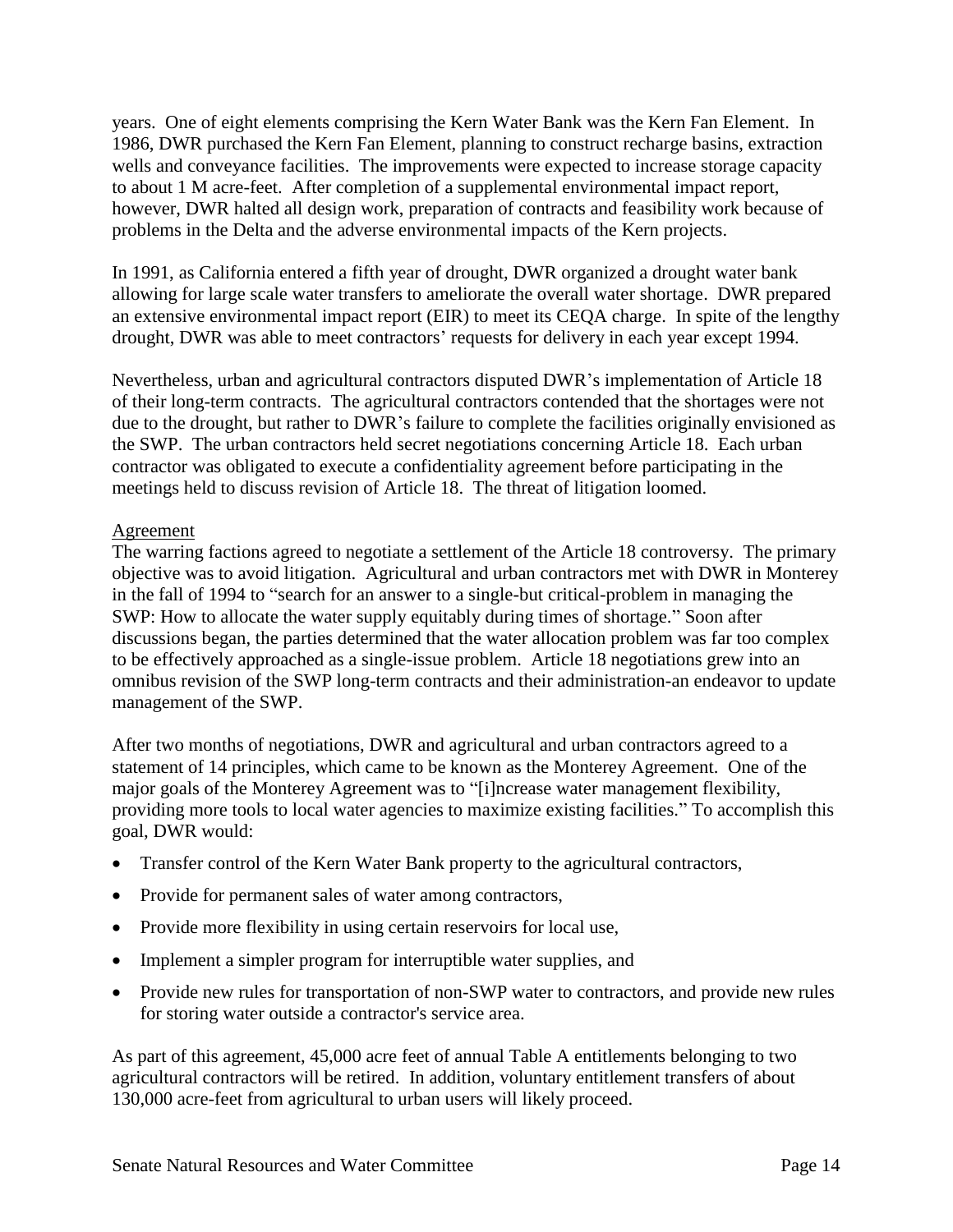The Monterey Agreement afforded many benefits to individual contractors by increasing their own water supply reliability through:

- Water transfers,
- Water banking,
- Storage outside service areas,
- Transport of nonproject water, permanent sales of water among contractors,
- Annual turn-back programs,
- Use of Kern Water Bank property by agricultural contractors for water banking, and
- Access by urban water contractors to Kern Water Bank use.

For the settlement to become effective, the 14 principles of the Monterey Agreement had to be translated into legally binding contract amendments, and the two largest water contractors, Kern County Water Agency and Metropolitan Water District of Southern California, had to execute the amended contracts. This was done.

### **Consequences**

Those contractors who participated in the Monterey negotiations, together with DWR, determined that implementation would have potential adverse environmental impacts necessitating the preparation of an EIR. They agreed to appoint the Central Coast Water Authority (CCWA) to serve as lead agency under CEQA.

A programmatic EIR was completed and certified by CCWA in October of 1995. DWR, as a responsible agency, issued findings and adopted the EIR two months later. On December 13, 1995, DWR executed the Agreement for the Exchange of the Kern Fan Element of the Kern Water Bank, by which DWR agreed to divest and convey the 20,463 acres of state property known as the Kern Fan Element.

The EIR was challenged by a water agency as well as citizens groups. Planning and Conservation League (PCL) petitioned the superior court for a writ of mandamus compelling DWR to serve as lead agency and to properly prepare and certify a legally adequate EIR. A later amendment, to which Citizens Planning Association of Santa Barbara County, Inc. (CPA) and Plumas County Flood Control and Water Conservation District (Plumas) were added as plaintiffs, challenged DWR's transfer of title to the Kern Fan Element and execution of amended contracts in a reverse validation cause of action.

On Sept. 15, 2000, the Court of Appeal, Third District found that DWR, not the joint powers water agency, had the statutory duty to serve as lead agency in preparing the EIR. The court further held that the EIR was defective in its failure to adequately consider a no project alternative in regard to proposed elimination of the original contracts' provision for reallocation of water among contractors in the event of permanent water shortage; i.e., Article 18(b).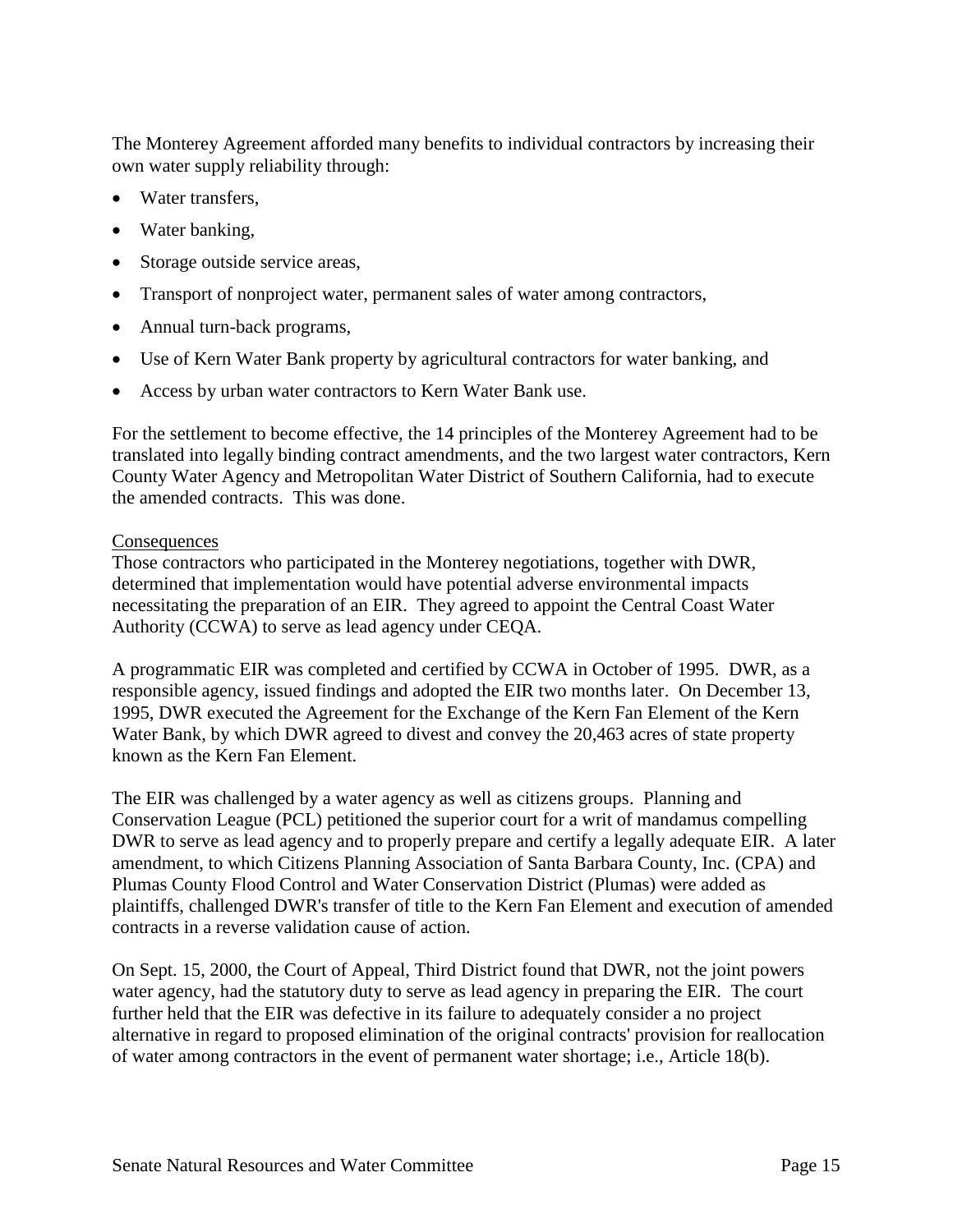Two years later, on July 22, 2002, an agreement was reached regarding the principles for a settlement among the parties. As noted in the Joint Statement on the Monterey Agreement Amendments Litigation dated, February 27, 2003, this was a complex agreement. Selected key components of the settlement included:

- DWR and the SWP contractors would take actions, including adoption of new amendments to the SWP contracts, to improve and clarify disclosure of information about the delivery capability of the SWP. Contract amendments would delete the term "entitlement" and replace that term with "Table A Amount." The amendment would not change DWR's water delivery obligations under the SWP contracts. The amendment would also require DWR to distribute a biennial report to SWP contractors and all city, county, and regional planning agencies within the SWP project area, providing information as to SWP delivery capabilities, historic deliveries, and estimated deliveries under a range of hydrologic conditions.
- Agreement on the content, scope and process for the new EIR.
- DWR would act as lead agency in preparing the new EIR.
- Future negotiations for certain amendments to SWP water contracts between DWR and the SWP contractors would be conducted in public.
- DWR would issue guidelines for its review and approval of permanent water transfers.
- The Kern Water Bank would remain in local ownership and will operate as it has, but will be subject to additional restrictions on use.
- \$8 million would be paid to Plumas, primarily for watershed improvements in the Feather River watershed, and for other district-related purposes, to be disbursed with input from a watershed forum composed of representatives of Plumas, local community groups, DWR, and SWP contractors.
- \$5.5 million would be paid in installments to plaintiffs to implement the settlement, including watershed restoration projects, follow-up actions arising from the settlement, and technical studies.
- The State Water Project would be operated pursuant to the Monterey Amendments and new amendments pending completion of the new EIR and termination of the litigation.

The settlement agreement has not ended all the litigation regarding the Monterey Amendments. While the courts have allowed DWR to proceed with the implementation of the Monterey Amendment, the DWR was required to prepare a new EIR. This EIR was subsequently challenged in court. Long story still continuing, three appeals, including the appeal of the revised EIR, have been consolidated for a single oral argument and decision by the Third District Court of Appeal. It is unknown when the Court of Appeal will conduct oral argument and issue an opinion, but it will not be until sometime in 2019.

# **Current and Persistent Issues**

From the very beginning, some aspect of the SWP or another has been controversial, and that remains true to this day. This section identifies some issues that may have relevance to SWP contract amendments.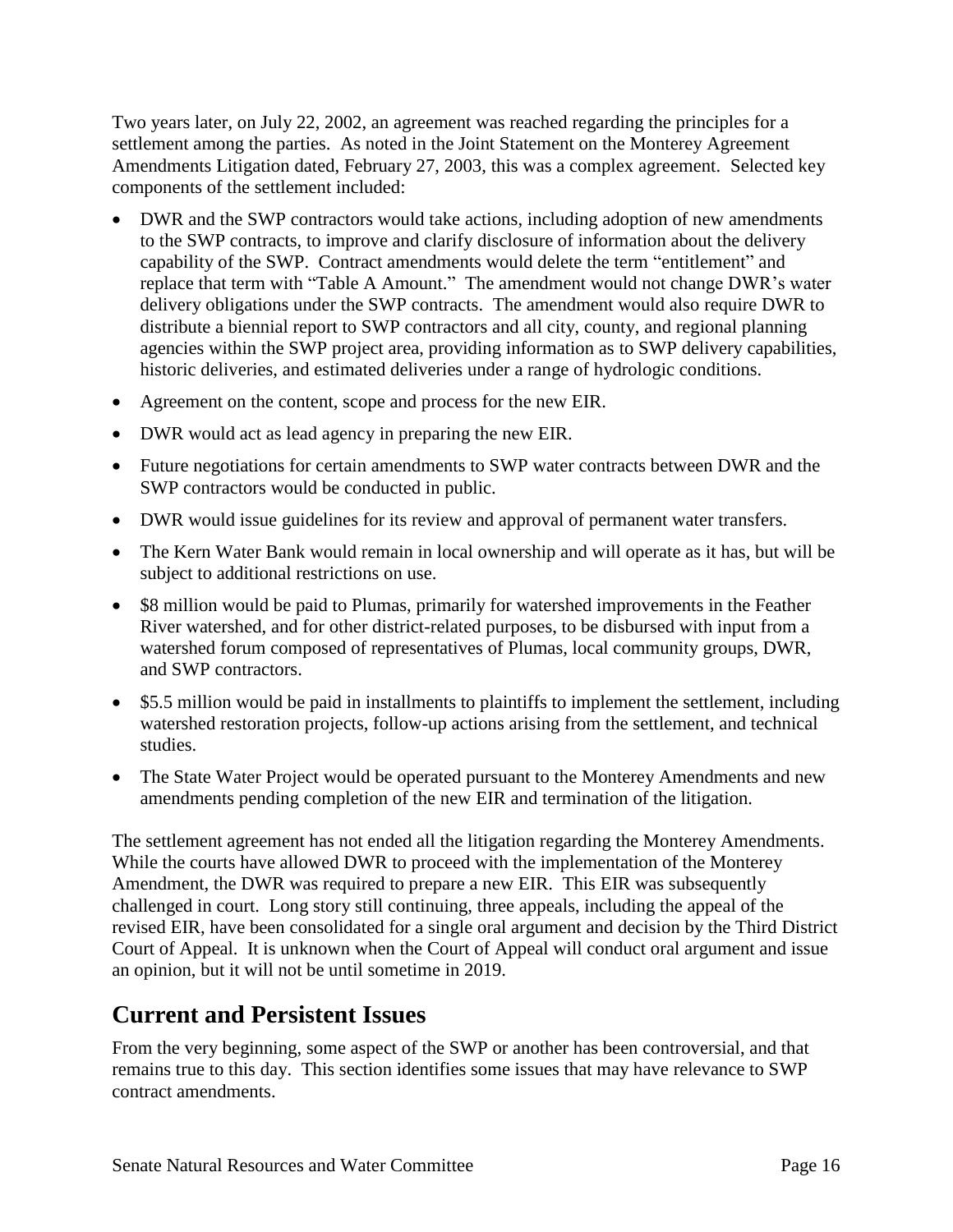### WaterFix

California WaterFix is a proposal to build two tunnels under the Delta in an attempt to move water in a more reliable and benign way from the Sacramento River to the SWP pumps near Tracy. There are strong feelings regarding this proposal on all sides. The details on the construction, financing, and which water agencies will ultimately participate in the project are still unresolved. Also unresolved is how the SWP contracts would be amended to incorporate repayment of the construction and operating costs associated with WaterFix. SWP contactors and DWR assert that the currently proposed contract amendments are a necessary, but not sufficient condition to incorporate WaterFix into the SWP. Many environmental organizations contend that unless and until the various issues with WaterFix are resolved, any contract amendments are premature at best.

### Lingering Concerns With Monterey Agreement

The settlement agreement resolved the issues among the litigating parties, but not all those critical of the Monterey Agreement participated in that litigation. In particular, there are a number of environmental groups that question why the total Table A amounts haven't been reduced à la the old Article 18 (b): Perhaps to something closer to the long-term average yield of the project.

### Davis-Dolwig Decisions and SWP "Off Budget"

On numerous occasions the Legislative Analyst's Office (LAO) has commented on the SWP being "off budget" and how the Legislature has no input on Davis-Dolwig expenditures. In its most through discussion of the issues, the LAO wrote:

"There has been no opportunity for legislative input into DWR decisions to allocate certain costs to Davis-Dolwig. That is, DWR alone determines what costs are to be charged to the SWP contractors and what costs are potentially to be borne by the state. That is largely because these and other budget decisions affecting the SWP are made largely outside of the annual legislative budget process. Although the department must obtain authorization from the Legislature to create new staff positions, the allocation of SWP funds to support SWP operations and capital outlay expenditures is not subject to appropriation in the annual budget bill. Existing statute provides DWR with the authority to spend SWP funds without legislative approval for these purposes."

The LAO also observed, "The DWR is continuing to incur new recreation costs at SWP facilities without identifying a state funding source to pay for them or considering legislative priorities for spending for recreation programs. For example, DWR has spent SWP funds for the recreation facilities at Lake Perris without any consideration of what may be higher-priority projects in other state parks or any legislative review of its spending for this purpose."

Additionally, they found regulatory compliance costs are being allocated by DWR to Davis-Dolwig. "In order to continue to operate the hydroelectric facility at Lake Oroville, DWR must renew its license from the Federal Energy Regulatory Commission (FERC). Part of the licensing

 $\overline{a}$ 

<sup>\*</sup> Legislative Analyst's Office, Reforming Davis-Dolwig: Funding Recreation in The State Water Project, March 19, 2009.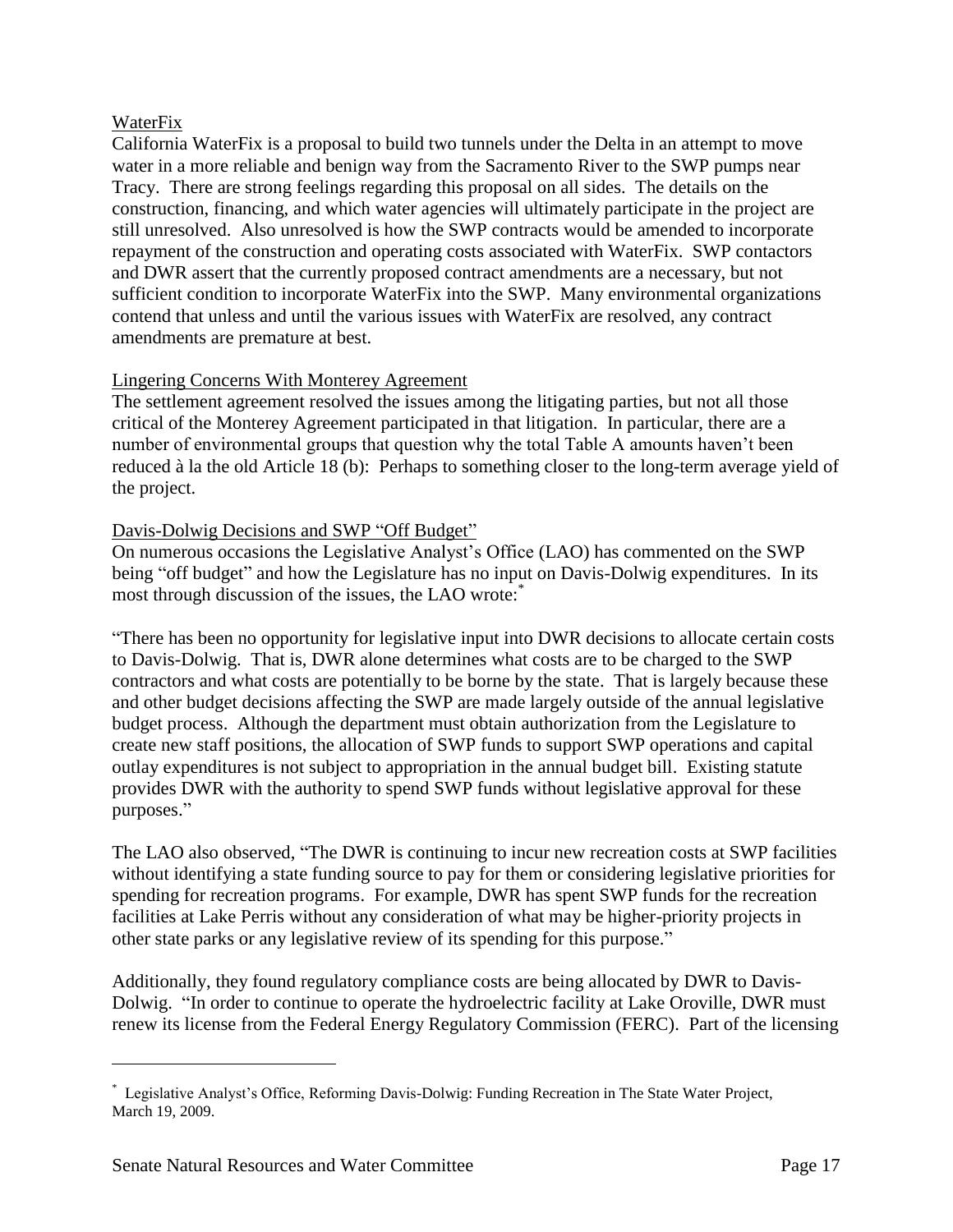requirements is the provision of additional recreation facilities. The DWR has allocated a portion of the added costs of these facilities to Davis-Dolwig and the state, rather than including them in charges to SWP contractors, even though these costs are the result of regulatory requirements that must be met to operate the hydroelectric plant."

The proposed amendments do not appear to address any of these concerns raised in the past by the LAO.

### Reduce Dependence On The Delta

In enacting Delta Reform Act (Stats. 2009, 7th Ex. Sess., Ch. 5), the Legislature added Section 85021 to the Water Code, which reads:

The policy of the State of California is to reduce reliance on the Delta in meeting California's future water supply needs through a statewide strategy of investing in improved regional supplies, conservation, and water use efficiency. Each region that depends on water from the Delta watershed shall improve its regional selfreliance for water through investment in water use efficiency, water recycling, advanced water technologies, local and regional water supply projects, and improved regional coordination of local and regional water supply efforts.

The proposed amendments do not appear to facilitate reducing dependence on the Delta.

Source Watersheds

Water Code Section 108.5 states, in subdivision (a):

It is hereby declared to be the established policy of the state that source watersheds are recognized and defined as integral components of California's water infrastructure.

The proposed amendments do not appear to facilitate investment in the source watersheds of the SWP.

### Legislature's Role In Future Contract Amendments

As noted previously, Section 147.5 provides that at least 60 days prior to the final approval of the *renewal or extension* of a long-term water supply contract between DWR and a SWP contractor, DWR must present the details to the Joint Legislative Budget Committee. However, it does not appear that DWR would have to present contract amendments to the Legislature if the amendments simply addressed financing an additional water facility, such as proposed by WaterFix.

# **Questions**

The Executive Summary that is included in the briefing packet identifies the principal changes to the contracts and the reasons for those changes. The following are questions members may wish to explore with the witnesses: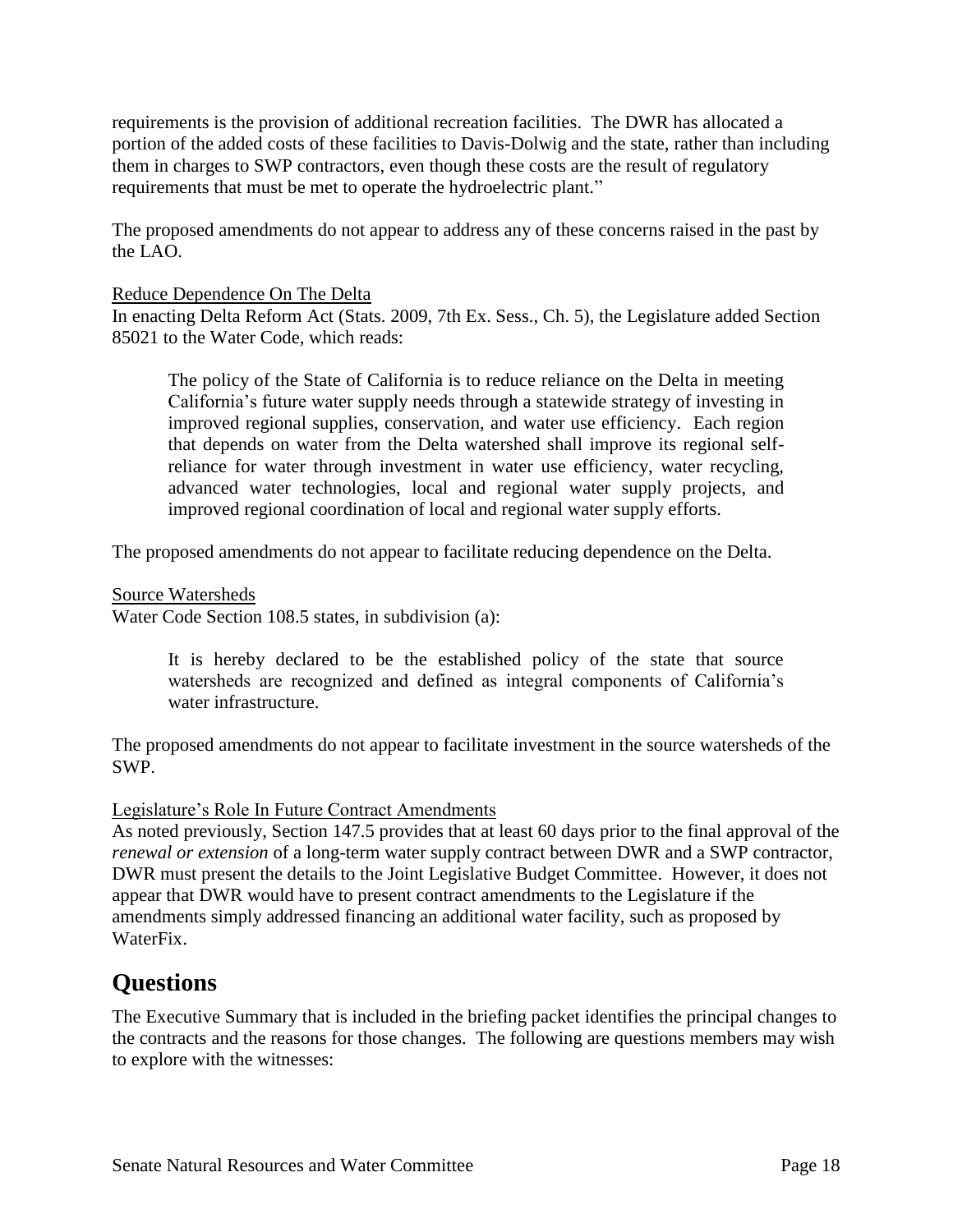- Do the amendments benefit some classes of contractors more than others? Eg., agricultural contractors versus urban contractors, large contractors versus smaller contractors, north of Delta contractors versus south of Delta contractors, etc.?
- Were other amendments considered and rejected? If so, what were they?
- Why not simply extend the contracts?
- The allocation of costs to purposes has not been revised since the early 1980s. In the intervening years, the relative value of water, recreation, and fish and wildlife have likely changed. As these amendments essentially reset the SWP contracts, why not also reallocate costs among purposes?
- The proposed Article 61, subdivision (c) would establish a new State Water Resources Development System Finance Committee composed of representatives from the State and the Contractors. Why should the SWP contractors get formal input on the financing policies of the SWP, while the Legislature gets no say over one of the State's most valuable assets?
- Please respond to each of the issues raised above in "Current and Persistent Issues."
- Article 1 (ap), in defining water system facilities, states, inpart, that the facilities include:

"(11) Capital projects which are approved in writing by the State and eighty (80) percent of the affected Contractors as "Water System Facilities," provided that the approving Contractors' Table A amounts exceed eighty (80) percent of the Table A amounts representing all affected Contractors and provided further that "affected Contractors" for purposes of this subdivision (11) shall mean those Contractors which would be obligated to pay a share of the debt service on Revenue Bonds issued to finance such project."

What does this mean? What sorts of capital projects are in mind? Is this a back-door for including Water Fix?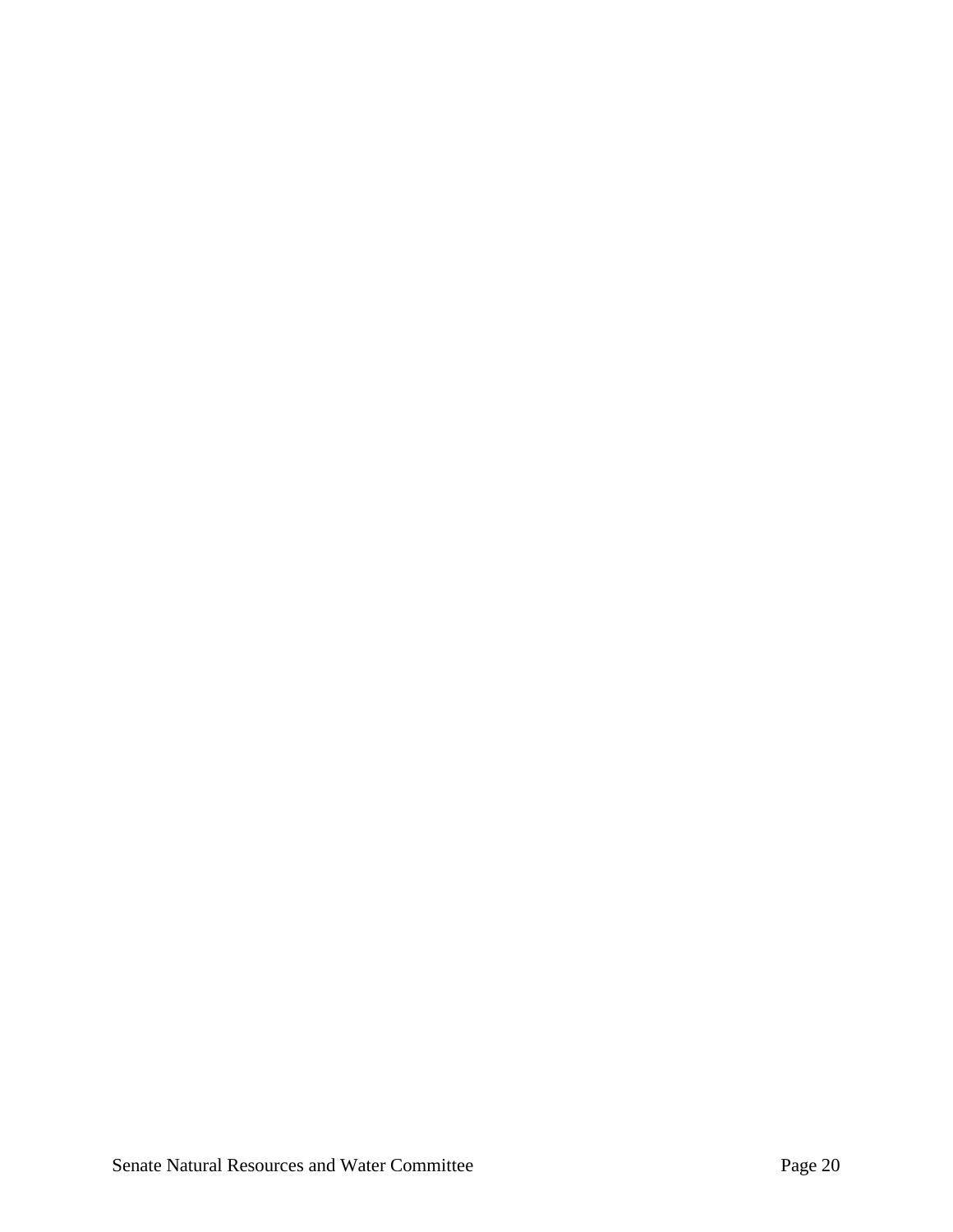## **GOVERNOR EDMUND G. BROWN**

# **CONTRACTING PRINCIPLES FOR WATER SERVICE CONTRACTS\***

### **CALIFORNIA DEPARTMENT OF WATER RESOURCES**

### **SACRAMENTO, JANUARY 21, 1960**

These principles will establish the framework and terms under which the State will negotiate water delivery contracts with local agencies. Obviously minor details of contracts which may be peculiar to given districts cannot be included in these principles.

The policy to be established on power marketing and acreage limitation is included in a single statement of principle. Because of the fact that the project, under full operation, will consume more power than it will produce, power will be sold at market value in order to reduce the cost of water. The value of the power will be determined by the difference between the actual cost of producing it and what it will bring on the open market.

This value, estimated at between two and three dollars per acre-foot, will be applied to reduce the cost of water for all purposes, agricultural, municipal and industrial, except for use on land in excess of 160 acres (320 acres in the case of community property). Water will be furnished to lands in excess of 160 acres but the price will be the cost of delivering the water, including pricing of necessary power at its market value.

All water in and above the Delta will be sold at the same price, which will reflect the capital costs and operation and maintenance costs of works constructed in and north of the delta. Water exported from the Delta will reflect the Delta price plus each area's proportionate share of capital costs and operation and maintenance costs of transportation facilities (aqueducts, pumping plants, etc.)

In the event of a shortage the water supply will be prorated among all export contractors. Provision is made for the accumulation of funds to finance additional storage facilities to insure a continuity of supply of water for local needs and for export from the Delta in the event area of origin statutes are exercised and to provide for increased demands.

The State Department of Water Resources will proceed immediately to negotiate water delivery contracts, based upon these principles, with local agencies. Local agencies will be required to sign contracts guaranteeing recovery by the State of at least 75 percent of the cost of

 $\overline{a}$ \* Reprinted from: California Legislature, Supplement To Appendix To The Journal Of The Senate, 1960 Regular Session, 1960, pp. 51-53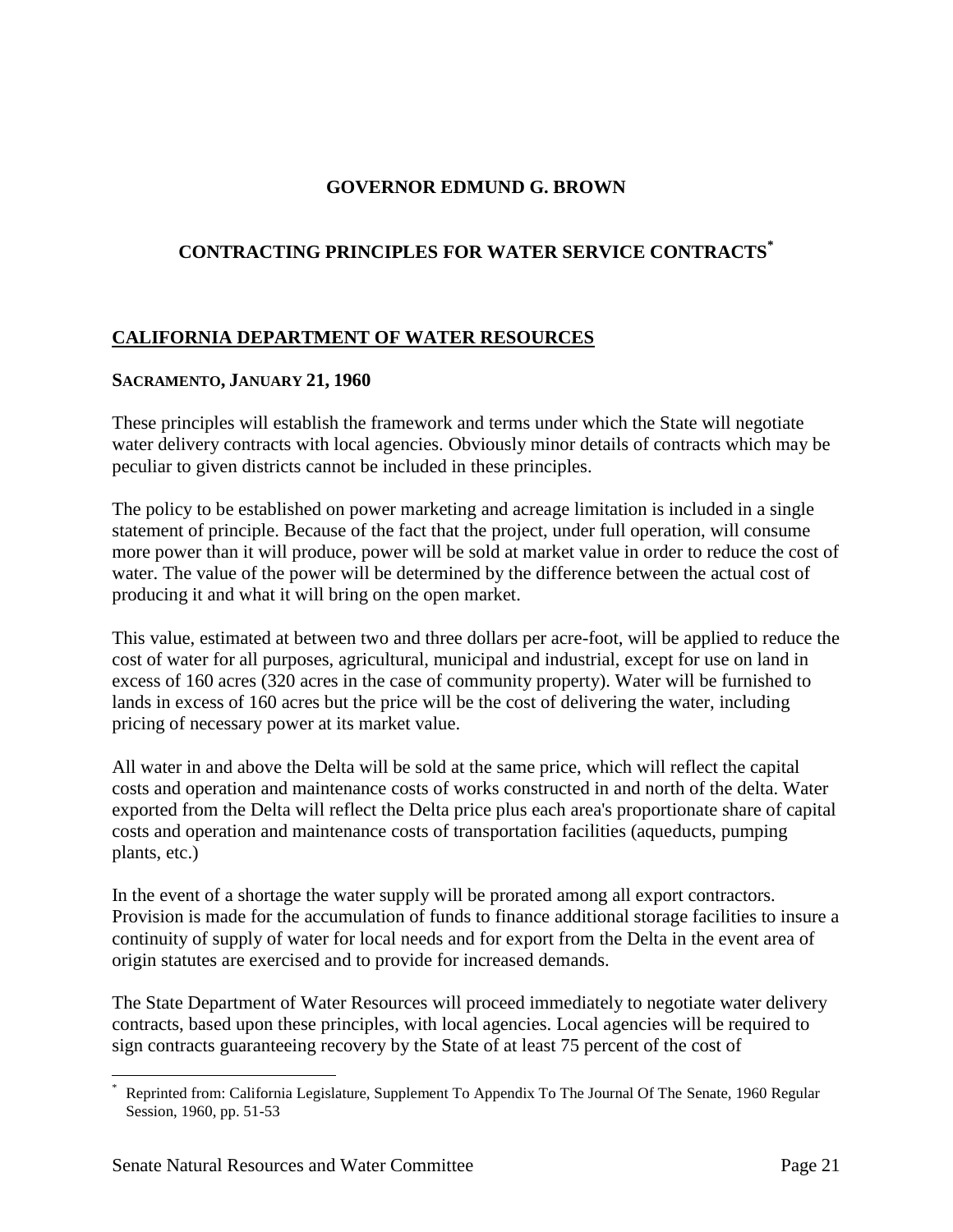transportation facilities necessary to furnish water to them before construction financed wholly or partly from sale of bonds will be initiated.

The State will make every effort to encourage the formation of comprehensive contracting agencies in order to insure that project benefits are spread as widely as possible and also in the interest of guaranteeing a sound market for project water.

### **CONTRACTING PRINCIPLES FOR WATER SERVICE CONTRACTS UNDER THE CALIFORNIA WATER RESOURCES DEVELOPMENT SYSTEM**

### **JANUARY 20, 1960**

- 1. Cost allocations shall be on the separable costs-remaining benefits basis for multipurpose facilities and on a proportionate use basis by areas for water transportation facilities.
- 2. For purposes of project commodity pricing, costs will be allocated among water supply, flood control, recreation, enhancement of fish and wildlife, drainage, quality control, and such other functions as may be authorized and performed by the particular facility or facilities under consideration.
- 3. Rates for water and power and for other reimbursable items will be established so as to return to the State all costs of project operation, maintenance and replacement, all principal and interest on (1) bonds, (2) expenditures from the California Water Fund, and (3) other moneys used in the construction of the project works. Those costs declared by the Legislature to be nonreimbursable and the federal contributions for flood control and for other items will not be included in the rate structure.
- 4. The project will require more power for pumping purposes than it will produce. Power required in the operation of the project must be paid for by the water users whether it is obtained from project or nonproject sources. Therefore, the costs of the project facilities producing the power is properly a cost of water supply and in the project cost allocation no separate allocation of the capital costs of power facilities will be made. The capital costs of power will be included in the costs allocated to water supply. The difference between the actual cost of power, that is, the amount necessary to repay the capital and operation and maintenance costs of the power facilities, and the market value of the power provides an economic benefit. A cost allocation study will be made with reference to power facilities for the purpose of determining the economic benefit to be derived from the use of project power for project purposes.

In addition, to the extent that from time to time any power is available for sale, it will be sold at its market value. Preference will be given to public agencies in such sale as required under existing law. The difference between the actual cost and the market value of such power will result in income to reduce project costs. This added income (power credit) will be applied, and the computed economic benefit will be made available, to reduce the cost of project water except for water used on land in single ownership in excess of 160 acres (320 acres in the case of community property).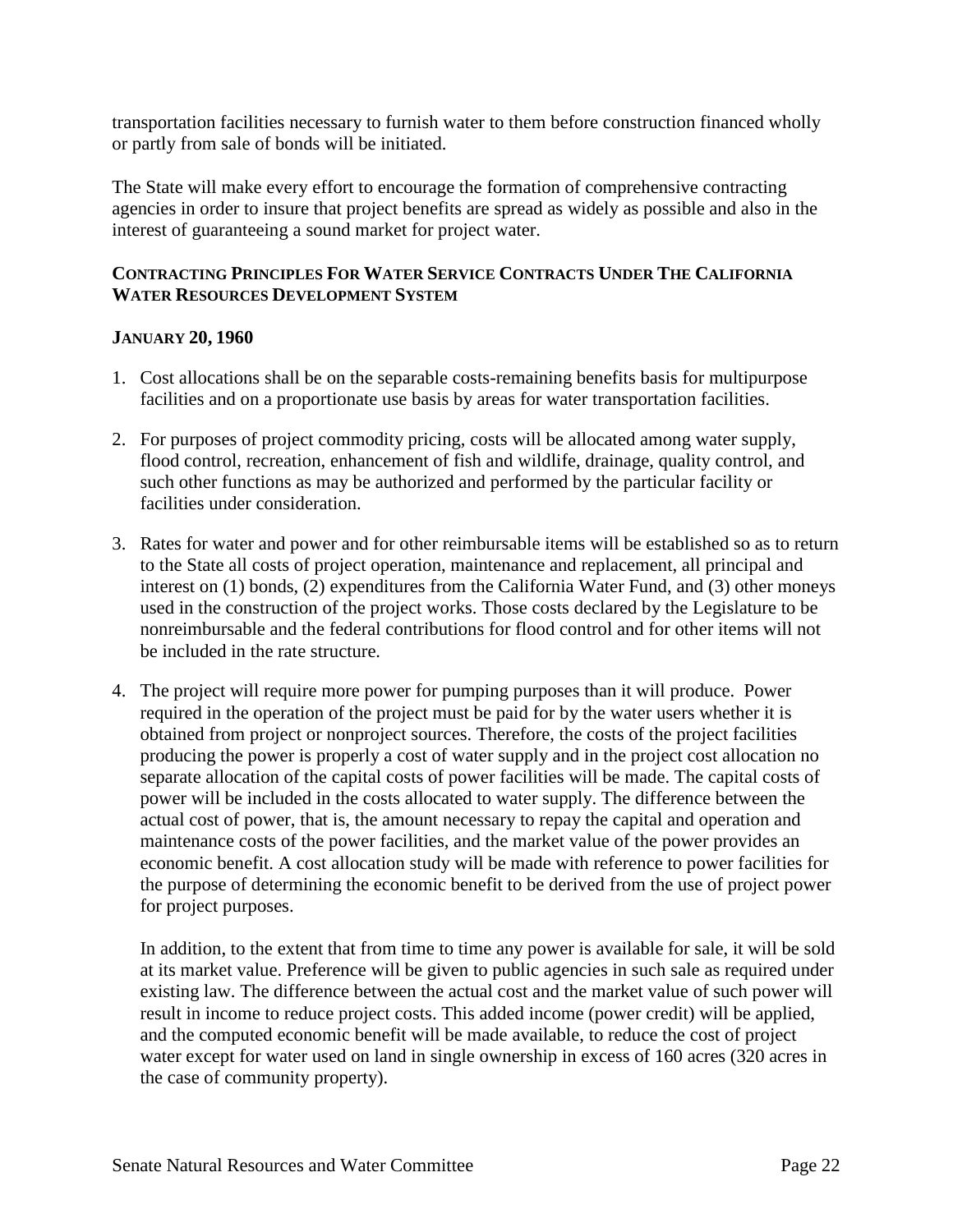5. Under the Delta pooling concept, there will be a single price for state project water at the Delta and for state project service areas above the Delta which will be referred to as the Delta water rate. The Delta water rate will consist of an annual (1) capital costs component, (2) necessary minimum operation, maintenance and replacement component; and (3) an operation and maintenance component which will vary with the amounts of water furnished.

The Delta water rate will be based on the cost of construction and the cost of operation, maintenance and replacement of these conservation facilities allocated to water supply upstream from and within the Delta. The capital cost component and the minimum maintenance and replacement component will be collected irrespective of the amount of water furnished. The operation and maintenance component will be collected from the contractors receiving water in proportion to the amount of water furnished. Increases and decreases in the capital cost component of the Delta water rate will be made from time to time to reflect the then outstanding unpaid reimbursable cost incurred in the construction of facilities necessary to make water available at the Delta.

6. Those contracting for water from a project aqueduct will pay, in addition to the Delta water rate, a charge herein referred to as the 'transportation rate." The transportation rate will consist of an annual (1) capital cost component, (2) necessary minimum maintenance and replacement component, and (3) maintenance and operation component which will vary with the amount of water furnished.

The capital cost component, and the minimum maintenance and replacement component will be allocated to service areas by reaches of aqueduct, using the proportionate use method of cost allocation and will be collected annually irrespective of the amount of water furnished. The maintenance and operation component which varies with the quantity of water delivered will be computed for the same reaches of aqueduct as used for the other components of the transportation rate and will be allocated among, and collected annually from, the contractors receiving water in proportion to the amounts of water received. Provision will be made for reserve funds to be used for the purpose of meeting large, unforeseen costs of operation and maintenance, repair and replacement of works.

The total annual charge to project water contractors will be the sum of the transportation rate plus the Delta water rate.

7. The following is a breakdown of the Delta water rate and the transportation rate. The transportation rate is stated for reaches of the aqueducts where the rate will be set by reaches. These rates are based upon estimated costs. Provision will be made in the contracts for revision of the rates when actual costs become known: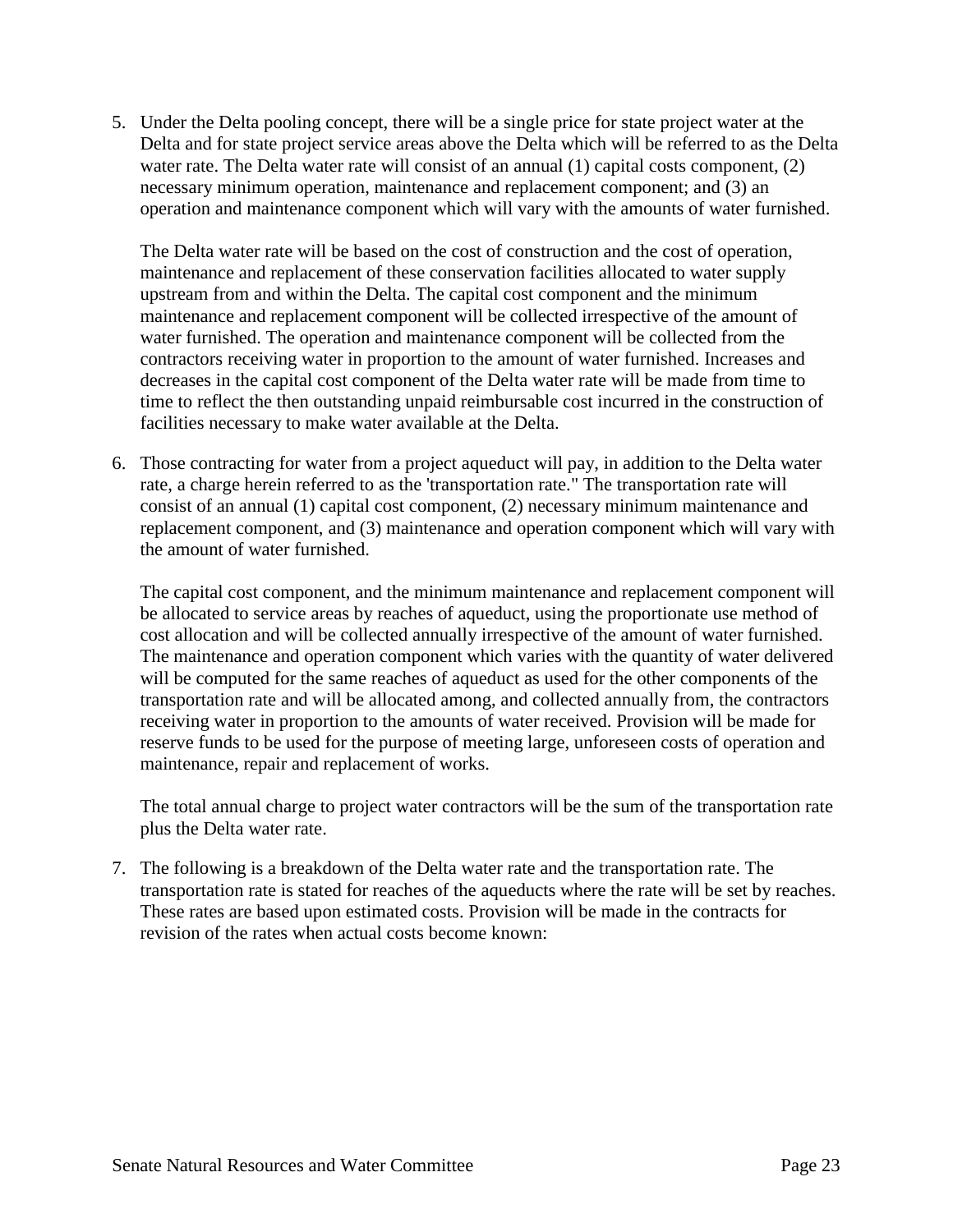| Areas of water service by aqueduct reaches                                                                                                                                                                                                 | <b>Estimated operation</b><br>and maintenance costs<br>plus the Delta water<br>rate, in dollars per acre-<br>foot | <b>Estimated annual</b><br>capital costs<br>component, in dollars |
|--------------------------------------------------------------------------------------------------------------------------------------------------------------------------------------------------------------------------------------------|-------------------------------------------------------------------------------------------------------------------|-------------------------------------------------------------------|
| 1. Areas within and upstream from Delta                                                                                                                                                                                                    | \$3.50 <sup>†</sup>                                                                                               |                                                                   |
| (Delta Water Rate)<br>Entire North Bay Aqueduct to terminus<br>2.<br>in Marin County                                                                                                                                                       | 7.50                                                                                                              | \$1,440,000                                                       |
| Entire South Bay Aqueduct (includes<br>3.<br>cost of possible future extension to<br>Airpoint Reservoir in Santa Clara<br>County if later found necessary)                                                                                 | 13.00                                                                                                             | 1,910,000                                                         |
| 4. Pacheco Pass Tunnel Aqueduct                                                                                                                                                                                                            | 14.00                                                                                                             | 980,000                                                           |
| SAN JOAQUIN VALLEY<br>5. San Luis Reservoir to Avenal Gap<br>Avenal Gap to Buena Vista Lake<br>6.<br>7. Buena Vista Lake to Wheeler Ridge<br>Wheeler Ridge to Tehachapi Tunnel<br>8.                                                       | 11.50<br>11.50<br>13.00<br>18.50                                                                                  | 330,000<br>4,700,000<br>2,610,000<br>560,000                      |
| <b>COASTAL AQUEDUCT</b><br>9. San Joaquin Valley east of Devils Den<br>10. San Joaquin Valley west of Devils Den<br>11. In San Luis Obispo and Santa Barbara<br>Counties                                                                   | 14.00<br>19.00<br>22.00                                                                                           | 1,580,000<br>1,070,000<br>4,420,000                               |
| WEST BRANCH AQUEDUCT IN SOUTHERN CALIFORNIA<br>12. Entire service area                                                                                                                                                                     | 25.00                                                                                                             | 24,530,000                                                        |
| EAST BRANCH AQUEDUCT IN SOUTHERN CALIFORNIA<br>13. Tehachapi Tunnel to Pearblossom<br>14. Pearblossom to Perris Reservoir<br>as a concept a senior in conservative and servers with the most office a substance of the conception to serve | 32.00<br>35.50                                                                                                    | 1,910,000<br>22,580,000                                           |

Average annual payment necessary to repay, with interest. the portion of the aqueduct system

capital cost allocated to each service area, based on a 50-year pay-out period.

 $\dagger$  Delta Water Rate shown includes capital cost component for conservation facilities within and above Delta. Power credit has been deducted.

- 8. Contracts for dependable water supply shall be for at least 50-year terms, but shall contain provision for changes in rates and operation provisions. Upon expiration of the term of the contract, the contracting agency shall have the option of continued service on terms and conditions prescribed by the State, but at no greater cost than would have been the case had the original contract continued in effect. Should the terms and condition\$ provide (or the furnishing of such continuing water service for only a specified period of years, the contracting agency shall have a like right to continued service at the expiration of such succeeding term during which it was receiving project water.
- 9. To insure continuity and dependability of water supplies the contracts will provide: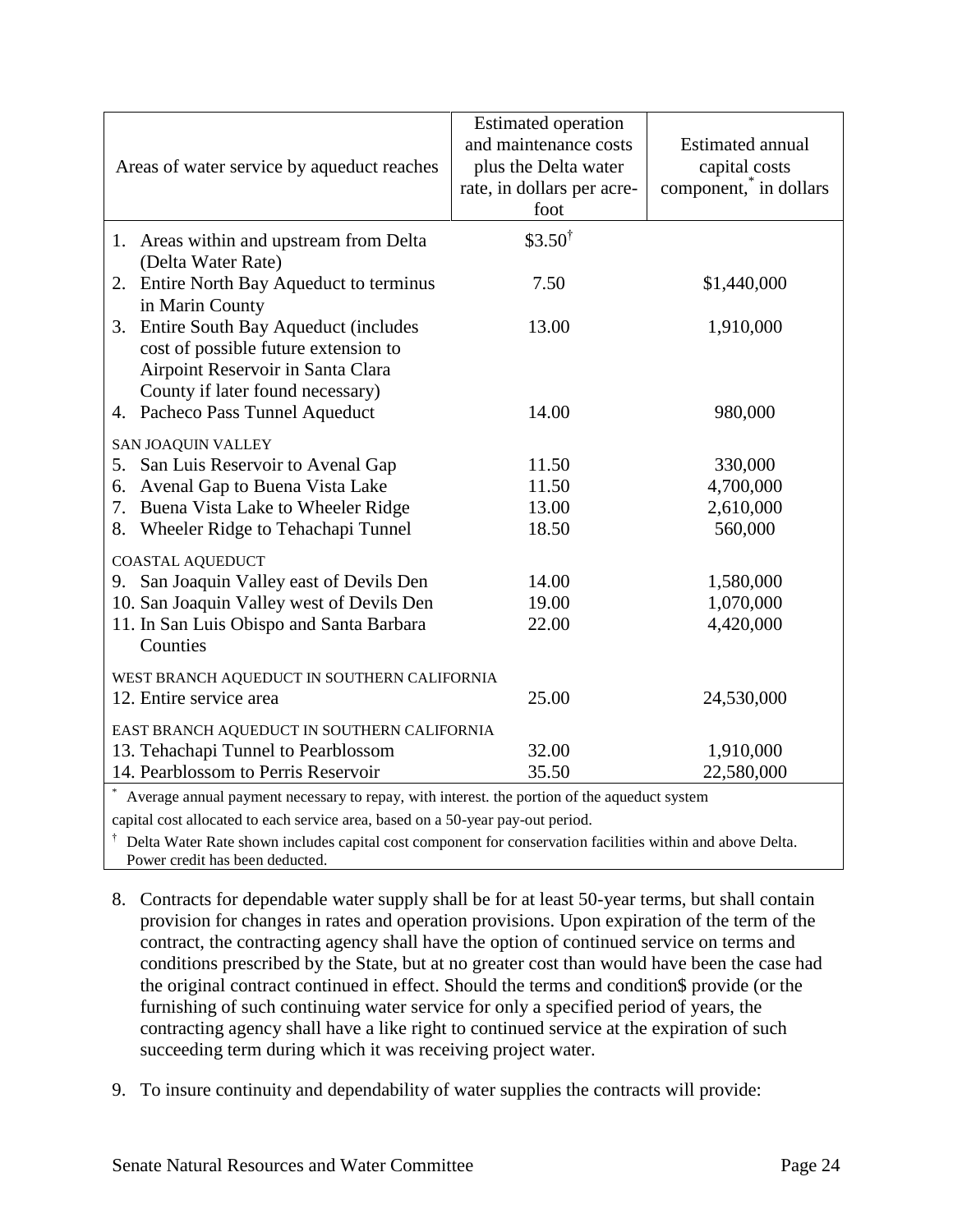- (a) That contracts for dependable water service will aggregate to no more than a stated amount based upon the yield of the project. This amount, which will be approximately 4,000,000 acre-feet annually, is to be increased by the yield due to added storage facilities when and as constructed. In addition, contracts may be executed for interim or nondependable water supply subject to reduction or termination by the State at any time.
- (b) For the furnishing of stated maximum annual amounts of project water. The time and rate of furnishing of water delivery during any year by the State will be pursuant to schedules and amendments thereof submitted by the contracting agency for such year. The State will comply with such schedules consistent with its delivery ability taking into account all such schedules submitted by agencies entitled under contract to a dependable project water supply.
- (c) That in the event of a shortage in the dependable project supply available in any year for export, project water will be prorated among all export contractors. Each contracting agency will receive an amount of water which bears the same relationship to the available supply, computed on the same basis as the project yield studies, that the amount called for in the agency's contract for a particular year bears to the total amount of water required to be delivered pursuant to all contracts in the respective year. However, the Department will reserve the right to prorate on some other basis if required to meet necessary demands for domestic supply, fire prevention, or sanitation in the respective year or season.
- (d) That bond funds will be used to construct added storage facilities and related facilities for local needs to meet commitments to export from the Delta to the extent that California Water Fund moneys are used for construction of the original facilities and to the extent such added construction is required by virtue of a reduction, occasioned by operation of area of origin statutes, in the amount of water available for export. This will be subject to the proviso, however, that to the extent that the director at any time after 1985 finds that any such funds are not then required to meet such reduction and will not be required for such purpose within the next succeeding 10 years, any such funds may be used for the construction of added storage facilities to meet increased demands for export to or from the Delta and to meet local needs.
- (e) That the State will plan the availability of water from the Delta so that deliveries can be made at the time and in the amounts scheduled in the contracts. To the extent possible, five years notice shall be given of any reduction in deliveries which will occur as a result of operation of area of origin statutes.
- 10. Construction of any transportation facility financed wholly or in part through the sale of bonds, will not be started unless water service contracts have been executed which will insure recovery of at least 75 percent of the cost of such facility.
- 11. Local contracting agencies may make funds available for construction or completion of construction of initial or ultimate facilities and will be credited to the extent of such contributions.
- 12. As a general policy, contracts for project water will be executed with public agencies having the taxing, assessment or equivalent power and all other powers required in order to comply